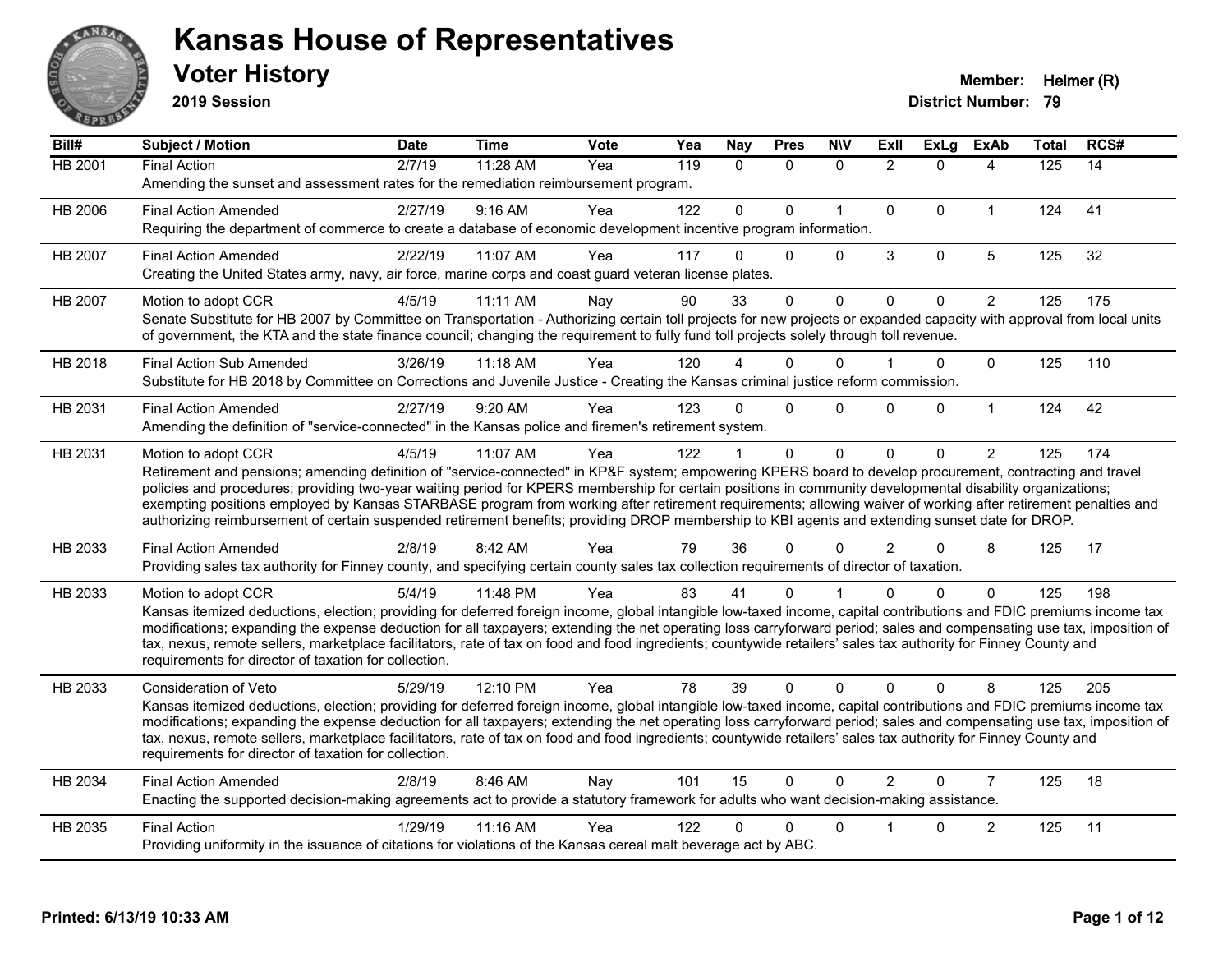

**2019 Session**

**Voter History Member:** Helmer (R)

| Bill#          | Subject / Motion                                                                                                                                                                     | <b>Date</b>      | <b>Time</b> | Vote | Yea              | <b>Nay</b>     | <b>Pres</b>  | <b>NIV</b>   | Exll           | <b>ExLg</b>    | <b>ExAb</b>    | <b>Total</b> | RCS# |
|----------------|--------------------------------------------------------------------------------------------------------------------------------------------------------------------------------------|------------------|-------------|------|------------------|----------------|--------------|--------------|----------------|----------------|----------------|--------------|------|
| <b>HB 2035</b> | Motion to Concur                                                                                                                                                                     | $\sqrt{3}/26/19$ | 12:29 PM    | Yea  | $\overline{122}$ | 2              | $\Omega$     | $\mathbf{0}$ | 1              | $\Omega$       | $\mathbf{0}$   | 125          | 142  |
|                | Providing uniformity in the issuance of citations for violations of the Kansas cereal malt beverage act by ABC.                                                                      |                  |             |      |                  |                |              |              |                |                |                |              |      |
| HB 2038        | <b>Final Action</b>                                                                                                                                                                  | 2/7/19           | 11:29 AM    | Yea  | 114              | 5              | $\Omega$     | $\mathbf{0}$ | $\overline{2}$ | $\Omega$       | $\overline{4}$ | 125          | 15   |
|                | Revoking spousal inheritance rights upon divorce.                                                                                                                                    |                  |             |      |                  |                |              |              |                |                |                |              |      |
| HB 2038        | Mot to Concur in Conference                                                                                                                                                          | 4/5/19           | 5:17 PM     | Yea  | 120              | $\mathbf 0$    | 0            | $\pmb{0}$    | 0              | 0              | $\sqrt{5}$     | 125          | 187  |
|                | Revoking spousal inheritance rights upon divorce.                                                                                                                                    |                  |             |      |                  |                |              |              |                |                |                |              |      |
| HB 2039        | <b>Final Action Amended</b>                                                                                                                                                          | 2/7/19           | 11:30 AM    | Yea  | 119              | $\mathbf{0}$   | $\Omega$     | $\mathbf{0}$ | $\overline{2}$ | $\mathbf 0$    | $\overline{4}$ | 125          | 16   |
|                | Extending recognition of tribal court judgments pursuant to supreme court rules.                                                                                                     |                  |             |      |                  |                |              |              |                |                |                |              |      |
|                |                                                                                                                                                                                      |                  |             |      | 121              | $\Omega$       | $\Omega$     |              | $\Omega$       | $\Omega$       |                |              |      |
| HB 2039        | Motion to adopt CCR<br>Updating laws concerning limited liability companies; exempting animal shelters from registration requirements as charitable organizations.                   | 4/5/19           | 3:00 PM     | Yea  |                  |                |              | $\mathbf 0$  |                |                | $\overline{4}$ | 125          | 181  |
|                |                                                                                                                                                                                      |                  |             |      |                  |                |              |              |                |                |                |              |      |
| HB 2041        | <b>Final Action</b>                                                                                                                                                                  | 3/21/19          | 11:50 AM    | Yea  | 94               | 29             | $\mathbf 0$  | $\mathbf 0$  | 0              |                | $\mathbf{1}$   | 125          | 99   |
|                | Prohibiting certain unfair or deceptive acts or practices under a life insurance policy for a living organ donor.                                                                    |                  |             |      |                  |                |              |              |                |                |                |              |      |
| HB 2044        | <b>Final Action</b>                                                                                                                                                                  | 2/6/19           | $11:18$ AM  | Yea  | 115              |                | $\Omega$     | $\mathbf{0}$ | 5              | $\overline{1}$ | 3              | 125          | 12   |
|                | Income tax credit for taxpayer purchases of certain goods and services from qualified vendors providing employment for blind or disabled individuals.                                |                  |             |      |                  |                |              |              |                |                |                |              |      |
| HB 2048        | <b>Emergency Final Action Amended</b>                                                                                                                                                | 2/27/19          | 11:59 AM    | Yea  | 122              | $\overline{2}$ | $\mathbf{0}$ | $\mathbf{0}$ | 0              | $\Omega$       | $\mathbf 0$    | 124          | 67   |
|                | Clarifying the definition of comparable offense under the Kansas criminal code.                                                                                                      |                  |             |      |                  |                |              |              |                |                |                |              |      |
| HB 2054        | <b>Final Action Amended</b>                                                                                                                                                          | 3/26/19          | 11:20 AM    | Yea  | 101              | 23             | $\mathbf 0$  | $\mathbf{0}$ | 1              | $\mathbf{0}$   | $\mathbf{0}$   | 125          | 111  |
|                | Providing for fully-insured association health plans.                                                                                                                                |                  |             |      |                  |                |              |              |                |                |                |              |      |
| HB 2063        | <b>Final Action</b>                                                                                                                                                                  | 2/6/19           | 11:20 AM    | Yea  | 102              | 14             | 0            | $\mathbf 0$  | 5              | 1              | $\sqrt{3}$     | 125          | 13   |
|                | Relating to the applicability of conditions for operating recreational trails.                                                                                                       |                  |             |      |                  |                |              |              |                |                |                |              |      |
| HB 2066        | <b>Final Action Amended</b>                                                                                                                                                          | 3/21/19          | 12:10 PM    | Nay  | 69               | 54             | 0            | $\mathbf 0$  | $\mathbf 0$    | $\mathbf{1}$   | $\mathbf{1}$   | 125          | 100  |
|                | Expanding medicaid eligibility by enacting the KanCare bridge to a healthy Kansas program.                                                                                           |                  |             |      |                  |                |              |              |                |                |                |              |      |
|                |                                                                                                                                                                                      |                  |             |      |                  |                |              |              |                |                |                |              |      |
| HB 2070        | <b>Final Action</b><br>Designating a portion of United States highway 75 as the John Armstrong memorial highway.                                                                     | 2/20/19          | 11:20 AM    | Yea  | 121              | $\Omega$       | $\Omega$     | $\mathbf{0}$ | $\overline{2}$ | $\Omega$       | $\overline{2}$ | 125          | 22   |
|                |                                                                                                                                                                                      |                  |             |      |                  |                |              |              |                |                |                |              |      |
| HB 2070        | Motion to Concur                                                                                                                                                                     | 4/4/19           | 10:48 AM    | Yea  | 122              | 0              | 0            | $\pmb{0}$    |                | $\mathbf 0$    | $\overline{c}$ | 125          | 162  |
|                | Designating a portion of United States highway 75 as the John Armstrong memorial highway and a bridge on United States highway 77 as the SGT Kevin A. Gilbertson<br>memorial bridge. |                  |             |      |                  |                |              |              |                |                |                |              |      |
|                |                                                                                                                                                                                      |                  |             |      |                  |                |              |              |                |                |                |              |      |
| HB 2082        | <b>Final Action Amended</b>                                                                                                                                                          | 3/21/19          | 12:11 PM    | Yea  | 122              | $\mathbf{1}$   | $\Omega$     | $\mathbf 0$  | $\mathbf{0}$   | $\mathbf 1$    | $\mathbf{1}$   | 125          | 101  |
|                | Allowing pharmacists to administer drugs pursuant to a prescription order.                                                                                                           |                  |             |      |                  |                |              |              |                |                |                |              |      |
| HB 2084        | <b>Final Action Amended</b>                                                                                                                                                          | 2/27/19          | 9:23 AM     | Yea  | 94               | 29             | 0            | $\mathbf 0$  | 0              | 0              | 1              | 124          | 43   |
|                | Amending the Kansas 911 act.                                                                                                                                                         |                  |             |      |                  |                |              |              |                |                |                |              |      |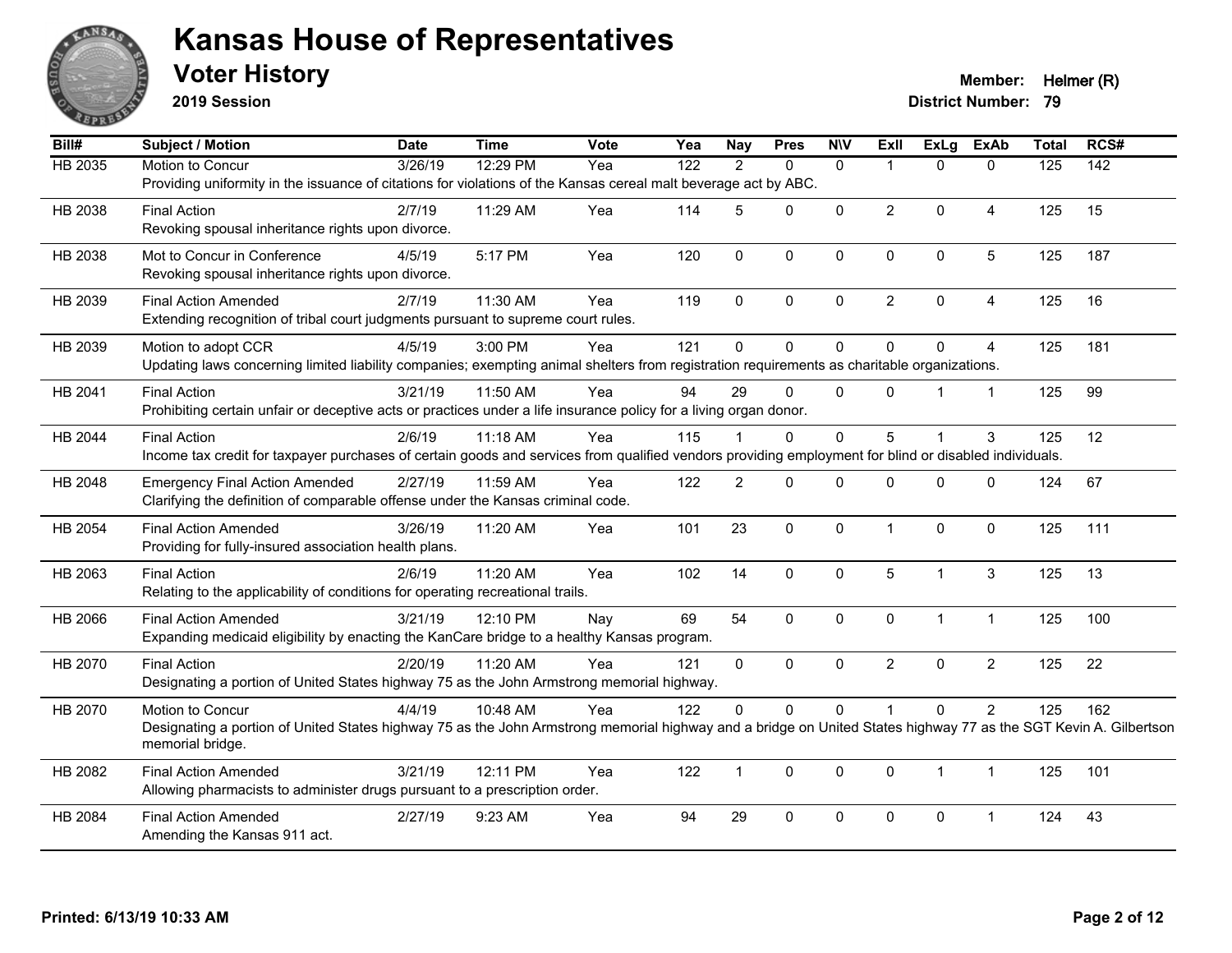

**2019 Session**

| $\overline{BiII#}$ | Subject / Motion                                                                                                                                                                                  | <b>Date</b> | <b>Time</b> | Vote | Yea | <b>Nay</b>     | <b>Pres</b>  | <b>N\V</b>   | ExII                    | <b>ExLg</b> | <b>ExAb</b>    | <b>Total</b> | RCS# |
|--------------------|---------------------------------------------------------------------------------------------------------------------------------------------------------------------------------------------------|-------------|-------------|------|-----|----------------|--------------|--------------|-------------------------|-------------|----------------|--------------|------|
| HB 2084            | Motion to Concur                                                                                                                                                                                  | 4/4/19      | 10:57 AM    | Nay  | 87  | 35             | $\Omega$     | $\mathbf{0}$ | $\overline{1}$          | $\Omega$    | $\overline{2}$ | 125          | 163  |
|                    | Amending the Kansas 911 act.                                                                                                                                                                      |             |             |      |     |                |              |              |                         |             |                |              |      |
| HB 2085            | <b>Final Action Amended</b>                                                                                                                                                                       | 2/22/19     | 11:08 AM    | Yea  | 117 | $\Omega$       | $\Omega$     | $\mathbf{0}$ | 3                       | $\Omega$    | 5              | 125          | 33   |
|                    | Concerning requirements for the reinstatement of a forfeited benefit unit of a rural water district.                                                                                              |             |             |      |     |                |              |              |                         |             |                |              |      |
| HB 2085            | Mot to Concur in Conference                                                                                                                                                                       | 4/4/19      | 10:59 AM    | Yea  | 122 | $\overline{0}$ | $\mathbf 0$  | $\pmb{0}$    | $\mathbf{1}$            | $\mathbf 0$ | $\overline{2}$ | 125          | 164  |
|                    | Extending the repayment period for municipal loans for public water supply projects and clarifying the reinstatement requirements for rural water district forfeited<br>benefit units.            |             |             |      |     |                |              |              |                         |             |                |              |      |
| HB 2087            | <b>Final Action Amended</b>                                                                                                                                                                       | 2/21/19     | 11:20 AM    | ExAb | 116 | $\mathbf{1}$   | $\Omega$     | $\mathbf 0$  | 4                       | 1           | 3              | 125          | 26   |
|                    | Allowing certain light screening material on motor vehicle windows.                                                                                                                               |             |             |      |     |                |              |              |                         |             |                |              |      |
| HB 2087            | Motion to adopt CCR                                                                                                                                                                               | 4/5/19      | 11:14 AM    | Yea  | 123 | $\mathbf{0}$   | $\mathbf{0}$ | $\pmb{0}$    | $\mathbf{0}$            | $\Omega$    | $\overline{2}$ | 125          | 176  |
|                    | Changing the definition of school bus for purposes of the motor-fuel tax law.                                                                                                                     |             |             |      |     |                |              |              |                         |             |                |              |      |
| HB 2097            | <b>Final Action</b>                                                                                                                                                                               | 2/21/19     | 11:21 AM    | ExAb | 116 | $\mathbf{1}$   | $\Omega$     | $\mathbf 0$  | $\overline{\mathbf{4}}$ | 1           | 3              | 125          | 27   |
|                    | Providing method for calculating cost of keeping civil prisoners in county jail.                                                                                                                  |             |             |      |     |                |              |              |                         |             |                |              |      |
| HB 2101            | <b>Final Action Amended</b>                                                                                                                                                                       | 2/22/19     | 11:09 AM    | Yea  | 116 | $\mathbf{1}$   | 0            | $\mathbf 0$  | 3                       | $\mathbf 0$ | 5              | 125          | 34   |
|                    | Updating state credit union statutes.                                                                                                                                                             |             |             |      |     |                |              |              |                         |             |                |              |      |
| HB 2103            | <b>Final Action</b>                                                                                                                                                                               | 2/27/19     | 9:24 AM     | Yea  | 122 | 1              | 0            | $\pmb{0}$    | $\Omega$                | $\mathbf 0$ | $\mathbf{1}$   | 124          | 44   |
|                    | Amending the revised Kansas code for care of children to provide requirements for placement of a child in a qualified residential treatment program.                                              |             |             |      |     |                |              |              |                         |             |                |              |      |
| HB 2103            | Motion to Concur                                                                                                                                                                                  | 4/4/19      | 11:02 AM    | Yea  | 120 | $\overline{2}$ | $\Omega$     | $\Omega$     | $\overline{1}$          | $\Omega$    | $\overline{2}$ | 125          | 165  |
|                    | Amending the revised Kansas code for care of children to provide requirements for placement of a child in a qualified residential treatment program.                                              |             |             |      |     |                |              |              |                         |             |                |              |      |
| HB 2104            | <b>Final Action Amended</b>                                                                                                                                                                       | 2/21/19     | 11:22 AM    | ExAb | 117 | $\Omega$       | $\Omega$     | $\Omega$     | 4                       | 1           | 3              | 125          | 28   |
|                    | Amendments related to driving under the influence, including preliminary screening tests, implied consent advisories and test refusal.                                                            |             |             |      |     |                |              |              |                         |             |                |              |      |
| HB 2105            | <b>Final Action</b>                                                                                                                                                                               | 2/21/19     | 11:23 AM    | ExAb | 117 | $\Omega$       | $\Omega$     | $\mathbf 0$  | 4                       | 1           | 3              | 125          | 29   |
|                    | Updating laws concerning limited liability companies.                                                                                                                                             |             |             |      |     |                |              |              |                         |             |                |              |      |
| HB 2118            | <b>Final Action Amended</b>                                                                                                                                                                       | 3/27/19     | 8:54 AM     | Nay  | 106 | 18             | $\mathbf{0}$ | $\mathbf 0$  | $\mathbf{0}$            | $\mathbf 0$ | $\mathbf{1}$   | 125          | 149  |
|                    | Providing income tax credits for aerospace and aviation program graduates and their employers.                                                                                                    |             |             |      |     |                |              |              |                         |             |                |              |      |
| HB 2119            | <b>Final Action Amended</b>                                                                                                                                                                       | 2/22/19     | 11:10 AM    | Yea  | 117 | $\Omega$       | $\Omega$     | $\mathbf 0$  | 3                       | $\Omega$    | 5              | 125          | 35   |
|                    | Empowering the KPERS board to develop policies and procedures relating to procurement, enter into certain contracts and allow travel for trustees and employees of<br>the system.                 |             |             |      |     |                |              |              |                         |             |                |              |      |
| HB 2119            | Motion to adopt CCR                                                                                                                                                                               | 4/5/19      | 5:14 PM     | Yea  | 117 | 3              | $\Omega$     | $\mathbf{0}$ | $\Omega$                | $\Omega$    | 5              | 125          | 186  |
|                    | Providing for licensed pharmacists to administer certain drugs, authorizing certain business entities to hire physicians and chiropractors and requiring electronic<br>prescriptions for opiates. |             |             |      |     |                |              |              |                         |             |                |              |      |
| HB 2123            | <b>Final Action</b>                                                                                                                                                                               | 2/20/19     | 11:08 AM    | Yea  | 121 | 0              | 0            | $\mathbf 0$  | $\overline{2}$          | $\mathbf 0$ | $\overline{2}$ | 125          | 23   |
|                    | Amending the Kansas national guard educational assistance act.                                                                                                                                    |             |             |      |     |                |              |              |                         |             |                |              |      |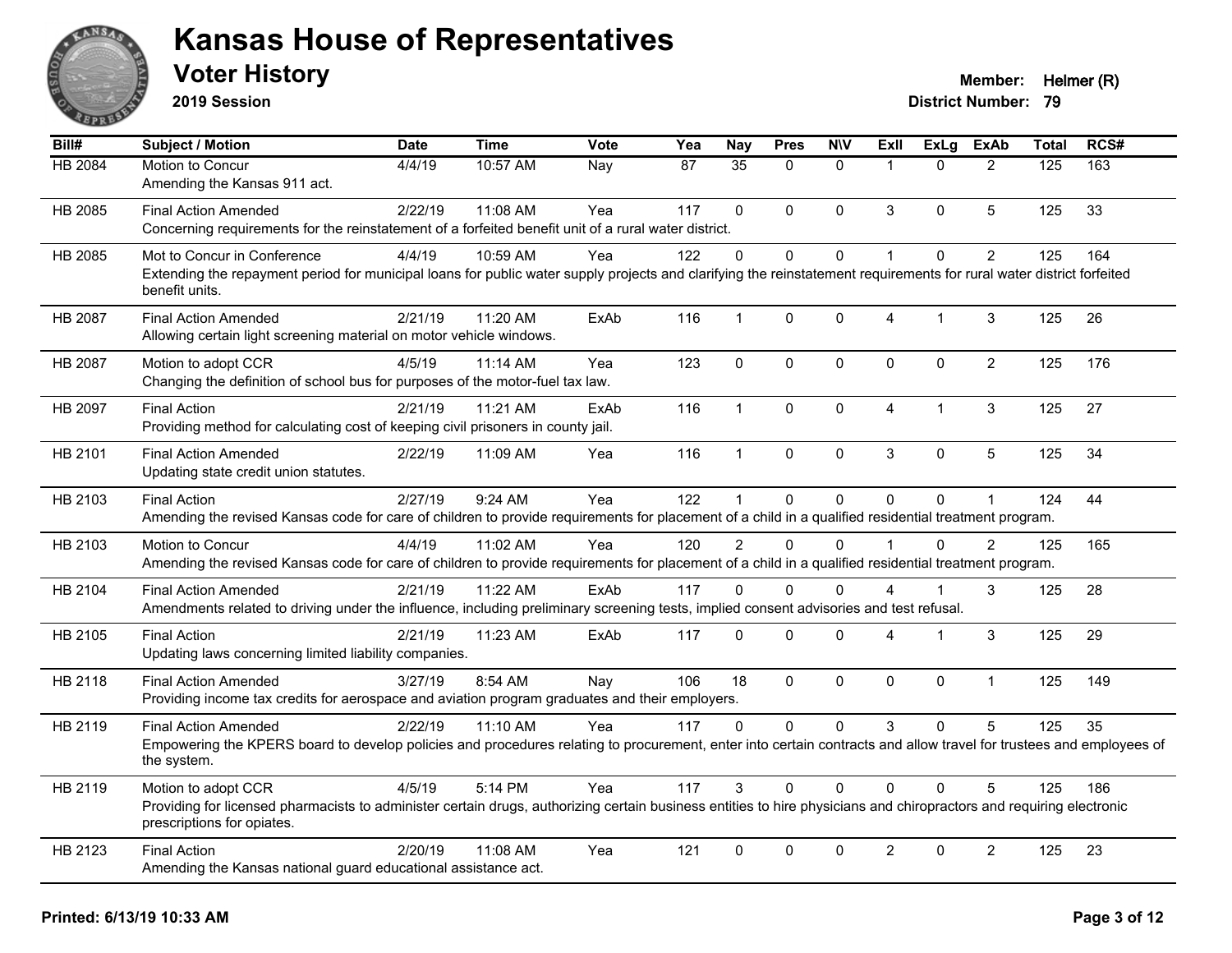

**2019 Session**

| Bill#          | <b>Subject / Motion</b>                                                                                                                                              | <b>Date</b> | <b>Time</b> | <b>Vote</b> | Yea | <b>Nay</b>     | <b>Pres</b>  | <b>N\V</b>   | <b>Exll</b>    | ExLg                 | <b>ExAb</b>    | <b>Total</b>     | RCS#            |
|----------------|----------------------------------------------------------------------------------------------------------------------------------------------------------------------|-------------|-------------|-------------|-----|----------------|--------------|--------------|----------------|----------------------|----------------|------------------|-----------------|
| <b>HB 2125</b> | <b>Final Action</b>                                                                                                                                                  | 2/21/19     | 11:24 AM    | ExAb        | 115 | $\overline{2}$ | $\Omega$     | $\mathbf{0}$ | $\overline{4}$ |                      | 3              | $\overline{125}$ | $\overline{30}$ |
|                | Requiring licensees operating a motor vehicle to promptly deliver driver's license upon demand by authorized persons.                                                |             |             |             |     |                |              |              |                |                      |                |                  |                 |
| HB 2126        | <b>Final Action Amended</b>                                                                                                                                          | 2/27/19     | $9:25$ AM   | Yea         | 113 | 10             | $\Omega$     | $\Omega$     | $\Omega$       | $\Omega$             | $\mathbf{1}$   | 124              | 45              |
|                | Regulating the operation of electric-assisted scooters on roads and highways.                                                                                        |             |             |             |     |                |              |              |                |                      |                |                  |                 |
| HB 2126        | Motion to adopt CCR                                                                                                                                                  | 4/5/19      | 11:16 AM    | Yea         | 123 | $\mathbf 0$    | 0            | $\mathbf 0$  | 0              | $\pmb{0}$            | $\overline{c}$ | 125              | 177             |
|                | Adopting the Driver's Privacy Protection Act.                                                                                                                        |             |             |             |     |                |              |              |                |                      |                |                  |                 |
| HB 2127        | <b>Final Action</b>                                                                                                                                                  | 2/21/19     | 11:25 AM    | ExAb        | 117 | $\Omega$       | $\Omega$     | $\mathbf{0}$ | $\overline{4}$ | $\blacktriangleleft$ | $\sqrt{3}$     | 125              | 31              |
|                | Eliminating the marking requirements for certain truck and truck tractors.                                                                                           |             |             |             |     |                |              |              |                |                      |                |                  |                 |
| HB 2133        | <b>Final Action Amended</b>                                                                                                                                          | 3/13/19     | 11:22 AM    | Yea         | 121 | $\overline{2}$ | 0            | $\pmb{0}$    | 0              | $\mathbf 0$          | $\mathbf{1}$   | 124              | 84              |
|                | Required reporting for entities who deliver alcoholic liquors to consumers.                                                                                          |             |             |             |     |                |              |              |                |                      |                |                  |                 |
| HB 2137        | <b>Final Action</b>                                                                                                                                                  | 3/26/19     | 11:21 AM    | Yea         | 124 | $\mathbf 0$    | 0            | $\pmb{0}$    | $\overline{1}$ | $\mathbf 0$          | $\pmb{0}$      | 125              | 112             |
|                | Legislative review of exceptions to disclosure of public records under the Kansas open records act.                                                                  |             |             |             |     |                |              |              |                |                      |                |                  |                 |
| HB 2140        | <b>Final Action</b>                                                                                                                                                  | 2/27/19     | 9:27 AM     | Yea         | 123 | $\mathbf{0}$   | $\Omega$     | $\mathbf{0}$ | $\Omega$       | 0                    | $\mathbf{1}$   | 124              | 46              |
|                | Allowing agents of the KBI to participate in the Kansas DROP act and extending the sunset date for the act.                                                          |             |             |             |     |                |              |              |                |                      |                |                  |                 |
| HB 2140        | Motion to adopt CCR                                                                                                                                                  | 5/4/19      | 10:04 PM    | Yea         | 98  | 26             | 0            | 1            | 0              | $\mathbf 0$          | $\mathbf 0$    | 125              | 197             |
|                | Providing sales tax authority for Dickinson, Finney, Jackson, Russell, Thomas and Wabaunsee counties; specifying certain county sales tax collection requirements of |             |             |             |     |                |              |              |                |                      |                |                  |                 |
|                | director of taxation; and providing a sales tax exemption for sales of certain coins or bullion.                                                                     |             |             |             |     |                |              |              |                |                      |                |                  |                 |
| HB 2143        | <b>Final Action</b>                                                                                                                                                  | 2/20/19     | 11:09 AM    | Yea         | 121 | $\mathbf{0}$   | 0            | $\mathbf 0$  | $\overline{2}$ | $\mathbf{0}$         | $\overline{c}$ | 125              | 24              |
|                | Updating the version of risk-based capital instructions in effect.                                                                                                   |             |             |             |     |                |              |              |                |                      |                |                  |                 |
| HB 2144        | <b>Emergency Final Action Amended</b>                                                                                                                                | 2/27/19     | 12:02 PM    | Yea         | 84  | 40             | 0            | $\mathbf 0$  | 0              | 0                    | $\mathbf 0$    | 124              | 68              |
|                | Budget and taxing authority of community colleges; articulation of credits; and student residency requirements.                                                      |             |             |             |     |                |              |              |                |                      |                |                  |                 |
| HB 2144        | Mot to Concur in Conference                                                                                                                                          | 4/4/19      | 11:06 AM    | Yea         | 116 | 6              | $\Omega$     | $\mathbf 0$  | $\mathbf 1$    | $\mathbf{0}$         | $\overline{2}$ | 125              | 166             |
|                | Requiring community colleges to publish certain taxpayer and student transparency data.                                                                              |             |             |             |     |                |              |              |                |                      |                |                  |                 |
| HB 2147        | <b>Final Action Amended</b>                                                                                                                                          | 2/27/19     | 9:28 AM     | Yea         | 123 | 0              | 0            | $\mathbf 0$  | $\Omega$       | $\mathbf{0}$         | $\mathbf{1}$   | 124              | 47              |
|                | Increasing bond maturity limitations in the Kansas rural housing incentive district act.                                                                             |             |             |             |     |                |              |              |                |                      |                |                  |                 |
| HB 2154        | <b>Final Action</b>                                                                                                                                                  | 3/27/19     | 8:56 AM     | Yea         | 111 | 12             | $\mathbf{1}$ | $\mathbf 0$  | $\Omega$       | $\mathbf 0$          | $\mathbf{1}$   | 125              | 150             |
|                | Making unemployment benefits available for federal and state employees who are required to work without pay.                                                         |             |             |             |     |                |              |              |                |                      |                |                  |                 |
| HB 2160        | <b>Final Action Amended</b>                                                                                                                                          | 3/8/19      | 8:38 AM     | Yea         | 112 | 7              | $\mathbf 0$  | $\mathbf 0$  | $\mathbf 0$    | $\mathbf{1}$         | $\overline{4}$ | 124              | 78              |
|                | Providing sales tax authority for Wabaunsee county.                                                                                                                  |             |             |             |     |                |              |              |                |                      |                |                  |                 |
| HB 2167        | <b>Final Action Amended</b>                                                                                                                                          | 2/27/19     | 9:34 AM     | Nay         | 63  | 60             | 0            | 0            | 0              | 0                    | 1              | 124              | 48              |
|                | Establishing a system for the transfer of certain deer hunting permits to nonresidents.                                                                              |             |             |             |     |                |              |              |                |                      |                |                  |                 |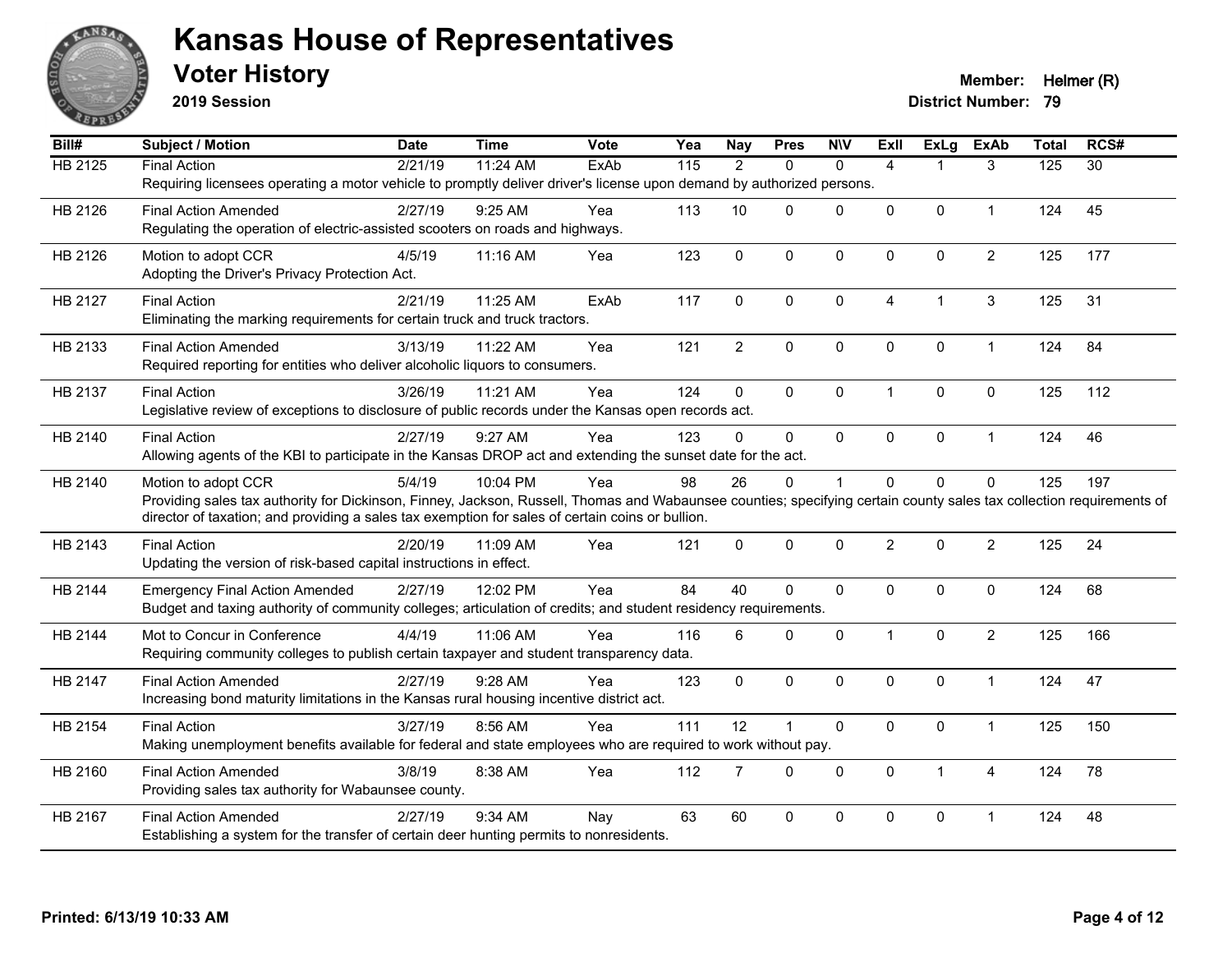

**2019 Session**

| Bill#          | <b>Subject / Motion</b>                                                                                                                                                                               | <b>Date</b> | <b>Time</b> | <b>Vote</b> | Yea | <b>Nay</b>     | <b>Pres</b>  | <b>NIV</b>   | Exll           | ExLg         | ExAb           | <b>Total</b> | RCS# |
|----------------|-------------------------------------------------------------------------------------------------------------------------------------------------------------------------------------------------------|-------------|-------------|-------------|-----|----------------|--------------|--------------|----------------|--------------|----------------|--------------|------|
| <b>HB 2167</b> | Motion to adopt CCR                                                                                                                                                                                   | 4/5/19      | 6:17 PM     | Yea         | 114 | 3              | $\Omega$     | 3            | $\Omega$       | $\Omega$     | 5              | 125          | 189  |
|                | Senate Substitute for HB 2167 by Committee on Agriculture and Natural Resources - Establishing a commercial industrial hemp program.                                                                  |             |             |             |     |                |              |              |                |              |                |              |      |
| HB 2168        | <b>Final Action Amended</b>                                                                                                                                                                           | 2/27/19     | 9:35 AM     | Yea         | 122 |                | 0            | $\Omega$     | <sup>0</sup>   | 0            | 1              | 124          | 49   |
|                | Authorizing the state board of regents to sell and convey certain real property in Cherokee, Riley, Saline and Douglas counties on behalf of Kansas state university and<br>the university of Kansas. |             |             |             |     |                |              |              |                |              |                |              |      |
| HB 2173        | <b>Final Action Amended</b><br>Establishing a commercial industrial hemp program.                                                                                                                     | 3/26/19     | 11:22 AM    | Yea         | 119 | 5              | $\mathbf 0$  | $\mathbf 0$  | $\mathbf{1}$   | 0            | $\mathbf 0$    | 125          | 113  |
| HB 2174        | <b>Final Action</b><br>Extending the sunset date of the state use law for five years.                                                                                                                 | 2/27/19     | 9:36 AM     | Yea         | 123 | $\mathbf 0$    | $\mathbf 0$  | 0            | $\mathbf 0$    | 0            | $\mathbf{1}$   | 124          | 50   |
| HB 2177        | <b>Final Action</b>                                                                                                                                                                                   | 2/27/19     | 9:38 AM     | Yea         | 122 | $\overline{c}$ | 0            | $\mathbf 0$  | $\mathbf 0$    | $\mathbf{0}$ | $\pmb{0}$      | 124          | 51   |
|                | Pertaining to the accounting treatment of certain derivative instruments of fixed index annuities.                                                                                                    |             |             |             |     |                |              |              |                |              |                |              |      |
| HB 2177        | Motion to adopt CCR                                                                                                                                                                                   | 4/5/19      | 3:04 PM     | Yea         | 120 | $\overline{1}$ | $\Omega$     | $\Omega$     | $\mathbf{0}$   | $\mathbf{0}$ | $\overline{4}$ | 125          | 182  |
|                | Updating accounting and reporting requirements of hedging transactions, risk-based capital instructions and enterprise risk reports and updating definitions for<br>fraudulent insurance acts.        |             |             |             |     |                |              |              |                |              |                |              |      |
| HB 2178        | <b>Final Action Amended</b><br>Amending the Kansas underground utility damage prevention act.                                                                                                         | 2/27/19     | 9:39 AM     | Yea         | 122 | $\overline{2}$ | $\mathbf 0$  | $\mathbf 0$  | $\mathbf 0$    | 0            | 0              | 124          | 52   |
| HB 2178        | Motion to Concur<br>Amending the Kansas underground utility damage prevention act.                                                                                                                    | 4/1/19      | 2:17 PM     | Yea         | 120 | $\mathbf{0}$   | $\Omega$     | $\mathbf{1}$ | $\overline{1}$ | $\mathbf{0}$ | 3              | 125          | 160  |
| HB 2179        | <b>Final Action</b><br>Adopting the Driver's Privacy Protection Act.                                                                                                                                  | 3/25/19     | 10:32 AM    | Yea         | 124 | $\mathbf 0$    | 0            | 0            | $\overline{1}$ | 0            | $\pmb{0}$      | 125          | 102  |
| HB 2185        | <b>Final Action Amended</b><br>Clarifying the naturopathic medicine scope of practice to include diagnostic imaging.                                                                                  | 2/27/19     | 9:40 AM     | Yea         | 123 | $\mathbf{1}$   | 0            | $\pmb{0}$    | $\mathbf 0$    | 0            | 0              | 124          | 53   |
| HB 2188        | <b>Final Action</b>                                                                                                                                                                                   | 3/19/19     | 11:20 AM    | Yea         | 125 | $\mathbf 0$    | $\mathbf 0$  | $\mathbf 0$  | $\Omega$       | $\Omega$     | $\mathbf 0$    | 125          | 88   |
|                | Dissolving the White Clay watershed district no. 26, city of Atchison assumes obligations and amending the tax lid relating to the dissolution of any taxing subdivision.                             |             |             |             |     |                |              |              |                |              |                |              |      |
| HB 2191        | <b>Final Action</b><br>Amending the procedure for execution of a search warrant for electronically stored information.                                                                                | 2/27/19     | 9:41 AM     | Yea         | 124 | $\Omega$       | 0            | 0            | $\mathbf 0$    | 0            | $\pmb{0}$      | 124          | 54   |
| HB 2198        | <b>Final Action</b><br>Allowing the use of expedited partner therapy to treat a sexually transmitted disease.                                                                                         | 2/27/19     | 9:45 AM     | Yea         | 89  | 35             | 0            | 0            | $\mathbf 0$    | 0            | 0              | 124          | 55   |
| HB 2199        | <b>Final Action</b><br>Amending documentation requirements related to preparation of dead bodies.                                                                                                     | 2/20/19     | 11:10 AM    | Yea         | 120 | $\mathbf{1}$   | $\mathbf{0}$ | $\mathbf 0$  | $\overline{2}$ | $\mathbf{0}$ | $\overline{2}$ | 125          | 25   |
| HB 2201        | <b>Final Action</b><br>Updating statutory references necessitated by 2012 executive reorganization order no. 41 related to administration of tuberculosis programs.                                   | 2/25/19     | 11:20 AM    | Yea         | 118 | $\Omega$       | $\mathbf 0$  | $\Omega$     |                |              | 4              | 124          | 37   |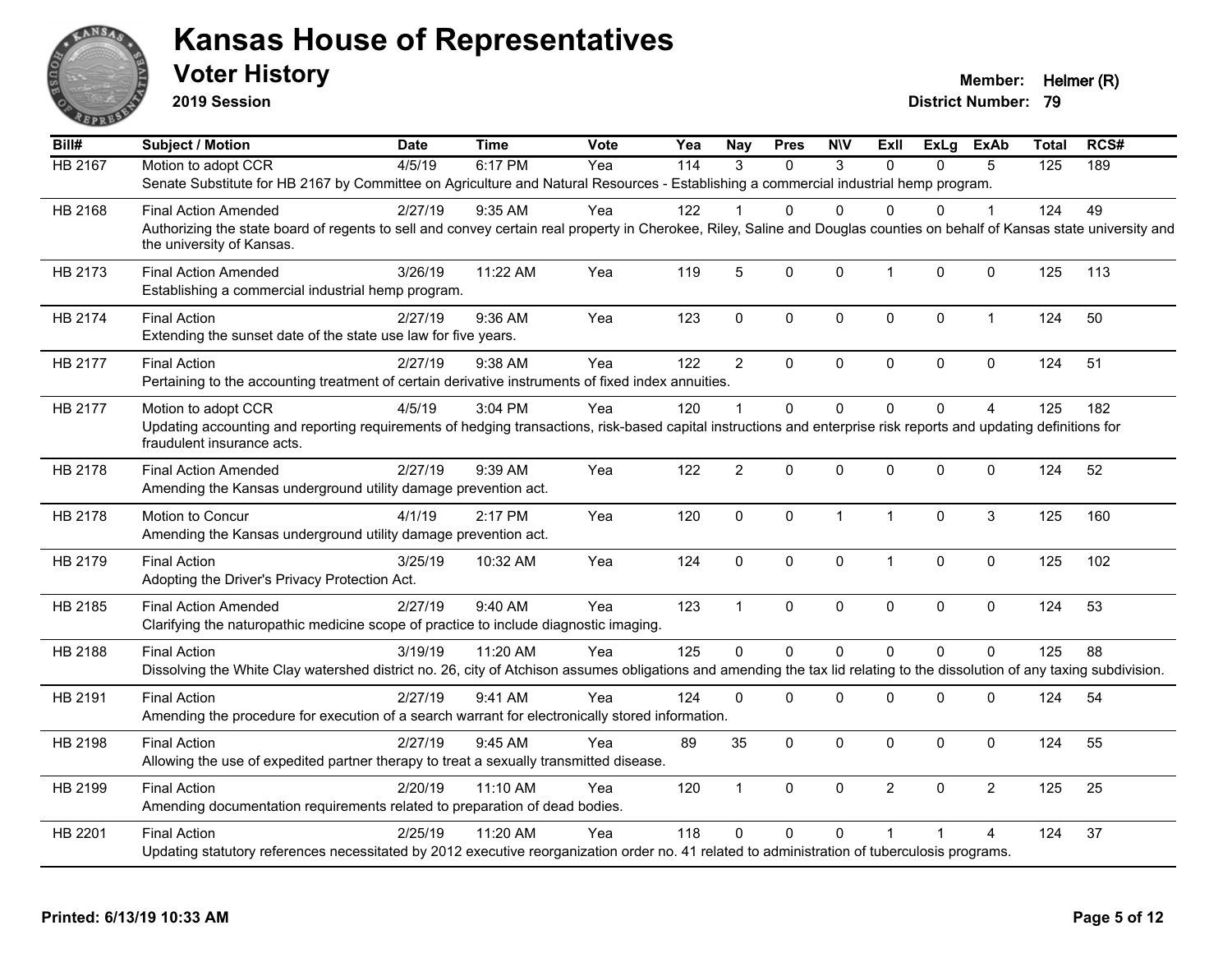

**2019 Session**

| Bill#          | <b>Subject / Motion</b>                                                                                                                                                                                                                                                                                                       | <b>Date</b> | <b>Time</b> | <b>Vote</b> | Yea | <b>Nay</b>      | <b>Pres</b> | <b>NIV</b>     | ExII         | ExLg         | ExAb           | Total | RCS# |
|----------------|-------------------------------------------------------------------------------------------------------------------------------------------------------------------------------------------------------------------------------------------------------------------------------------------------------------------------------|-------------|-------------|-------------|-----|-----------------|-------------|----------------|--------------|--------------|----------------|-------|------|
| <b>HB 2203</b> | <b>Emergency Final Action</b>                                                                                                                                                                                                                                                                                                 | 2/27/19     | 11:58 AM    | Nay         | 92  | $\overline{32}$ | $\Omega$    | $\Omega$       | $\Omega$     | $\Omega$     | $\Omega$       | 124   | 66   |
|                | Exempting individuals employed by the Kansas academies of U.S. department of defense STARBASE program from KPERS working after retirement requirements<br>and authorizing reimbursement of suspended retirement benefits for certain retirants.                                                                               |             |             |             |     |                 |             |                |              |              |                |       |      |
| HB 2203        | Motion to adopt CCR<br>Reconciling amendments to certain statutes.                                                                                                                                                                                                                                                            | 5/5/19      | 1:04 AM     | Yea         | 121 | $\Omega$        | $\Omega$    | $\overline{4}$ | $\Omega$     | $\Omega$     | $\mathbf{0}$   | 125   | 202  |
| HB 2206        | <b>Final Action</b><br>Changing the bonding and cost requirements for animals taken into custody under a violation of cruelty to animals.                                                                                                                                                                                     | 2/27/19     | 9:46 AM     | Yea         | 124 | $\Omega$        | $\Omega$    | $\mathbf{0}$   | $\mathbf{0}$ | $\Omega$     | $\mathbf 0$    | 124   | 56   |
| HB 2209        | <b>Final Action</b><br>Authorizing the state board of regents to purchase cybersecurity insurance.                                                                                                                                                                                                                            | 2/27/19     | 9:47 AM     | Yea         | 124 | $\Omega$        | $\Omega$    | $\mathbf 0$    | $\mathbf 0$  | $\mathbf 0$  | $\mathbf 0$    | 124   | 57   |
| HB 2209        | Motion to Adopt CCR                                                                                                                                                                                                                                                                                                           | 4/5/19      | 12:50 PM    | Yea         | 84  | 39              | $\Omega$    | $\Omega$       | $\mathbf{0}$ | $\Omega$     | $\overline{2}$ | 125   | 180  |
|                | Establishing the unclaimed life insurance benefits act, updating certain definitions pertaining to unfair trade practices and association health plans, and providing for<br>third party administrator fees, the purchase of cybersecurity insurance by the Kansas board of regents and certain healthcare benefits coverage. |             |             |             |     |                 |             |                |              |              |                |       |      |
| HB 2211        | <b>Final Action</b><br>Allowing judges to waive or reduce driver's license reinstatement fees.                                                                                                                                                                                                                                | 2/27/19     | 9:48 AM     | Yea         | 122 | $\overline{2}$  | $\Omega$    | $\mathbf{0}$   | $\Omega$     | $\Omega$     | $\mathbf 0$    | 124   | 58   |
| HB 2214        | <b>Final Action Amended</b><br>Changing the definition of school bus for purposes of the motor-fuel tax law.                                                                                                                                                                                                                  | 2/27/19     | 9:49 AM     | Yea         | 124 | $\mathbf{0}$    | $\mathbf 0$ | $\mathbf 0$    | $\mathbf{0}$ | $\mathbf{0}$ | $\mathbf 0$    | 124   | 59   |
| HB 2214        | Motion to Adopt CCR<br>Senate Substitute for HB 2214 by Committee on Transportation - Providing for an increase in registration fees for electric and hybrid vehicles.                                                                                                                                                        | 4/5/19      | 3:23 PM     | Yea         | 80  | 41              | 0           | $\mathbf{0}$   | $\mathbf{0}$ | 0            | 4              | 125   | 183  |
| HB 2215        | <b>Final Action</b><br>Kansas state fair board is authorized to create a nonprofit corporation for the benefit of the state fair.                                                                                                                                                                                             | 2/26/19     | 9:23 AM     | Yea         | 122 | $\Omega$        | $\Omega$    | $\overline{1}$ | $\Omega$     | $\Omega$     | $\overline{1}$ | 124   | 38   |
| HB 2223        | <b>Emergency Final Action Amended</b><br>Replacing vineyard permits with producer permits to allow individuals to use a wider variety of agricultural products in the production of wine under such permit.                                                                                                                   | 2/27/19     | 12:03 PM    | Yea         | 124 | $\Omega$        | $\mathbf 0$ | $\mathbf 0$    | $\mathbf{0}$ | $\Omega$     | $\mathbf{0}$   | 124   | 69   |
| HB 2223        | Motion to adopt CCR<br>Adopting economic development program evaluation and information disclosure regimes and expanding economic development incentive financing to address<br>housing shortages.                                                                                                                            | 5/2/19      | 11:35 AM    | Yea         | 123 | $\Omega$        | $\Omega$    |                | $\Omega$     | $\Omega$     |                | 125   | 191  |
| HB 2225        | <b>Final Action</b><br>Adding on-track train equipment to the circumstances that a vehicle driver must stop at railroad crossings.                                                                                                                                                                                            | 2/27/19     | 9:50 AM     | Yea         | 121 | 3               | $\Omega$    | $\mathbf 0$    | 0            | $\Omega$     | $\mathbf 0$    | 124   | 60   |
| HB 2225        | Motion to adopt CCR<br>Senate Substitute for HB 2225 by Committee on Transportation - Providing for an increase in permit fees for oversize or overweight vehicles and required registration<br>for escort vehicle service operators.                                                                                         | 4/5/19      | 11:19 AM    | Nay         | 91  | 32              | $\Omega$    | $\Omega$       | $\Omega$     | $\Omega$     | $\overline{2}$ | 125   | 178  |
| HB 2239        | <b>Final Action Amended</b><br>Liquor sales by licensees in common consumption areas.                                                                                                                                                                                                                                         | 2/27/19     | 9:51 AM     | Yea         | 121 | 3               | $\Omega$    | $\mathbf{0}$   | $\Omega$     | $\Omega$     | $\mathbf{0}$   | 124   | 61   |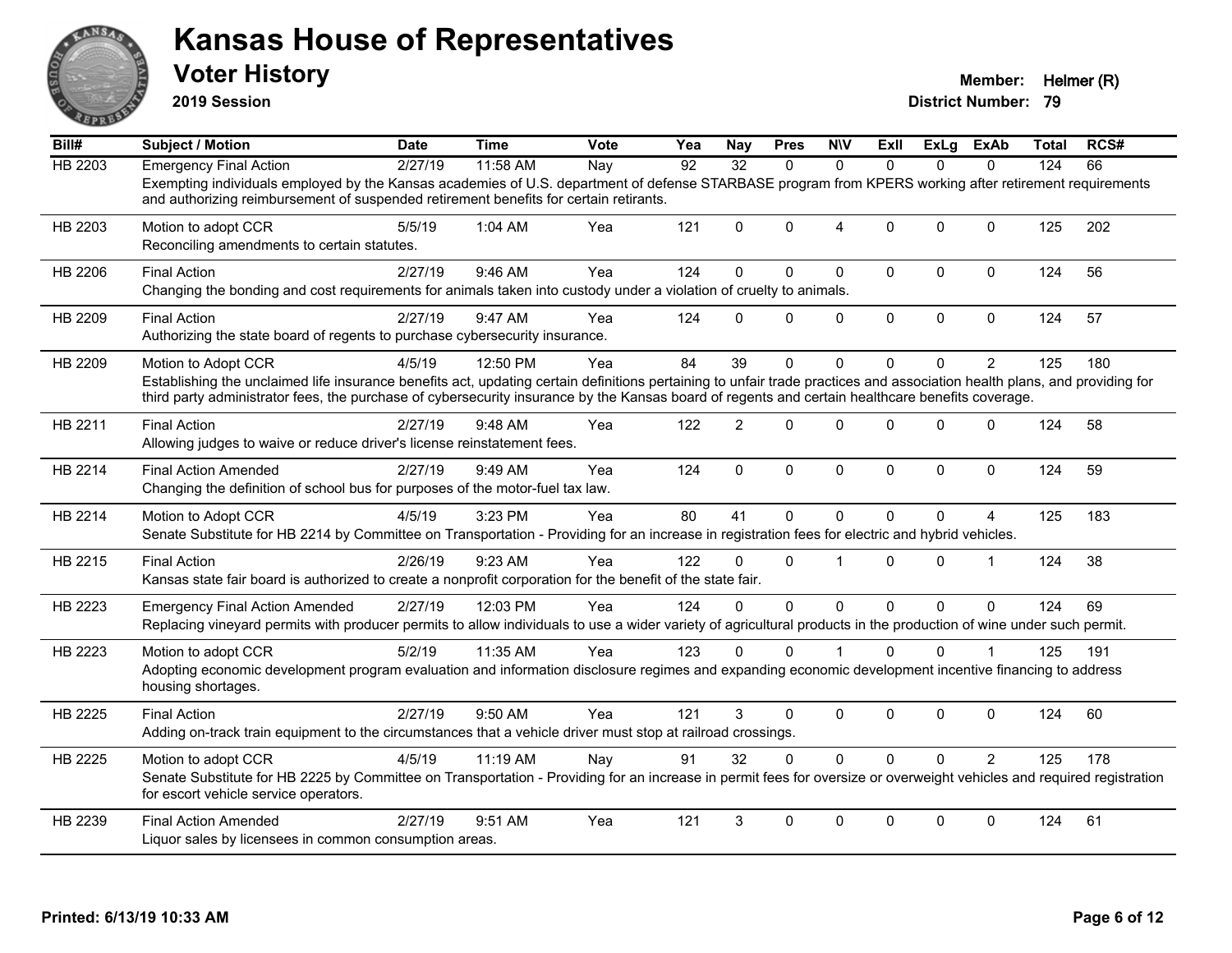

**2019 Session**

| Bill#          | <b>Subject / Motion</b>                                                                                                                                                                                                                                                                                                                               | <b>Date</b> | <b>Time</b> | <b>Vote</b> | Yea              | Nay            | <b>Pres</b>  | <b>NIV</b>     | ExII                 | <b>ExLg</b>  | <b>ExAb</b>    | <b>Total</b> | RCS# |
|----------------|-------------------------------------------------------------------------------------------------------------------------------------------------------------------------------------------------------------------------------------------------------------------------------------------------------------------------------------------------------|-------------|-------------|-------------|------------------|----------------|--------------|----------------|----------------------|--------------|----------------|--------------|------|
| <b>HB 2243</b> | <b>Final Action Amended</b>                                                                                                                                                                                                                                                                                                                           | 2/27/19     | 9:52 AM     | Yea         | $\overline{118}$ | 6              | $\mathbf{0}$ | $\mathbf{0}$   | $\Omega$             | $\Omega$     | $\mathbf{0}$   | 124          | 62   |
|                | Exempting animal shelters from registration requirements as a charitable organization.                                                                                                                                                                                                                                                                |             |             |             |                  |                |              |                |                      |              |                |              |      |
| HB 2244        | <b>Final Action Amended</b>                                                                                                                                                                                                                                                                                                                           | 3/27/19     | $9:00$ AM   | Yea         | 89               | 35             | $\mathbf{0}$ | $\Omega$       | $\Omega$             | $\mathbf{0}$ | $\overline{1}$ | 125          | 151  |
|                | Authorizing the use of cannabidiol treatment preparation to treat certain medical conditions.                                                                                                                                                                                                                                                         |             |             |             |                  |                |              |                |                      |              |                |              |      |
| HB 2246        | <b>Final Action</b>                                                                                                                                                                                                                                                                                                                                   | 2/27/19     | 9:15 AM     | Yea         | 121              | $\mathbf{1}$   | $\pmb{0}$    | 1              | $\mathbf 0$          | $\pmb{0}$    | $\mathbf{1}$   | 124          | 40   |
|                | Changing the requirements to begin production on distinctive license plates.                                                                                                                                                                                                                                                                          |             |             |             |                  |                |              |                |                      |              |                |              |      |
| HB 2246        | Mot to Concur in Conference                                                                                                                                                                                                                                                                                                                           | 4/5/19      | 3:47 PM     | Nay         | $\overline{7}$   | 114            | $\mathbf 0$  | 0              | $\mathbf{0}$         | $\mathbf 0$  | $\overline{4}$ | 125          | 185  |
|                | Changing the requirements to begin production on distinctive license plates and providing for the proud educator, alpha kappa alpha, knights of Columbus and current<br>and veteran members of the United States army, navy, marine corps, air force and coast guard license plates.                                                                  |             |             |             |                  |                |              |                |                      |              |                |              |      |
|                |                                                                                                                                                                                                                                                                                                                                                       |             |             |             |                  |                |              |                |                      |              |                |              |      |
| HB 2248        | <b>Final Action</b>                                                                                                                                                                                                                                                                                                                                   | 2/27/19     | 9:54 AM     | Yea         | 122              | $\overline{2}$ | $\Omega$     | 0              | $\Omega$             | $\Omega$     | $\mathbf 0$    | 124          | 63   |
|                | Allowing all-terrain vehicles to cross federal or state highways.                                                                                                                                                                                                                                                                                     |             |             |             |                  |                |              |                |                      |              |                |              |      |
| HB 2248        | Motion to adopt CCR                                                                                                                                                                                                                                                                                                                                   | 5/5/19      | $1:20$ AM   | Yea         | 110              | 11             | $\Omega$     | 4              | $\Omega$             | $\Omega$     | $\mathbf{0}$   | 125          | 203  |
|                | Delaying enforcement of the scrap metal theft reduction act, transferring responsibility for the scrap metal database to the Kansas bureau of investigation, reducing the                                                                                                                                                                             |             |             |             |                  |                |              |                |                      |              |                |              |      |
|                | registration fee for scrap metal dealers and changing scrap metal dealer obligations under the scrap metal theft reduction act; amending the definition of "consumer<br>transaction" and "supplier" in the Kansas consumer protection act.                                                                                                            |             |             |             |                  |                |              |                |                      |              |                |              |      |
|                |                                                                                                                                                                                                                                                                                                                                                       |             |             |             |                  |                |              |                |                      |              |                |              |      |
| <b>HB 2274</b> | <b>Final Action Amended</b><br>Requiring notification to patients that the effects of a medication abortion may be reversible.                                                                                                                                                                                                                        | 3/26/19     | 11:28 AM    | Yea         | 85               | 39             | $\Omega$     | 0              |                      | $\Omega$     | $\mathbf 0$    | 125          | 114  |
|                |                                                                                                                                                                                                                                                                                                                                                       |             |             |             |                  |                |              |                |                      |              |                |              |      |
| HB 2279        | <b>Emergency Final Action Amended</b>                                                                                                                                                                                                                                                                                                                 | 2/27/19     | 12:07 PM    | Yea         | 124              | $\Omega$       | $\mathbf{0}$ | 0              | $\Omega$             | $\mathbf{0}$ | $\mathbf{0}$   | 124          | 73   |
|                | Requiring law enforcement officers to provide information about timing of release from custody when an arrest is made following a domestic violence call.                                                                                                                                                                                             |             |             |             |                  |                |              |                |                      |              |                |              |      |
| HB 2281        | <b>Final Action</b>                                                                                                                                                                                                                                                                                                                                   | 2/27/19     | 9:55 AM     | Yea         | 102              | 22             | $\mathbf{0}$ | $\mathbf{0}$   | $\Omega$             | $\Omega$     | $\mathbf{0}$   | 124          | 64   |
|                | Providing that a court order modifying a criminal sentence only modifies the portion of the sentence referenced by the court and not remaining portions of the original<br>sentence.                                                                                                                                                                  |             |             |             |                  |                |              |                |                      |              |                |              |      |
|                |                                                                                                                                                                                                                                                                                                                                                       |             |             |             |                  |                |              |                |                      |              |                |              |      |
| HB 2290        | <b>Final Action Amended</b>                                                                                                                                                                                                                                                                                                                           | 2/27/19     | 9:56 AM     | Yea         | 124              | $\Omega$       | $\mathbf{0}$ | $\Omega$       | $\Omega$             | $\Omega$     | $\mathbf{0}$   | 124          | 65   |
|                | Creating a crime victims compensation division within the attorney general's office.                                                                                                                                                                                                                                                                  |             |             |             |                  |                |              |                |                      |              |                |              |      |
| HB 2290        | Motion to adopt CCR                                                                                                                                                                                                                                                                                                                                   | 5/5/19      | 12:25 AM    | Yea         | 123              | $\mathbf{0}$   | $\Omega$     | $\overline{2}$ | $\Omega$             | $\Omega$     | $\Omega$       | 125          | 201  |
|                | Establishing the Kansas closed case task force; creating the Kansas criminal justice reform commission; concerning criminal history record checks for entities                                                                                                                                                                                        |             |             |             |                  |                |              |                |                      |              |                |              |      |
|                | providing care to children, the elderly or individuals with disabilities; creating a Kansas victim information and notification everyday (VINE) coordinator, a Kansas youth<br>suicide prevention coordinator, and a crime victims compensation division within the office of the attorney general; legislative review of exceptions to disclosure of |             |             |             |                  |                |              |                |                      |              |                |              |      |
|                | public records under the Kansas open records act; and changing tort claims fund obligations for claims involving alleged violations of the Kansas open meetings act                                                                                                                                                                                   |             |             |             |                  |                |              |                |                      |              |                |              |      |
|                | and open records act.                                                                                                                                                                                                                                                                                                                                 |             |             |             |                  |                |              |                |                      |              |                |              |      |
| HB 2307        | <b>Final Action Amended</b>                                                                                                                                                                                                                                                                                                                           | 3/26/19     | 11:32 AM    | Yea         | 91               | 33             | $\mathbf{0}$ | $\Omega$       | $\blacktriangleleft$ | $\mathbf{0}$ | $\mathbf{0}$   | 125          | 115  |
|                | Establishing non-covered dental benefits under health insurance plans and limitations on plan changes.                                                                                                                                                                                                                                                |             |             |             |                  |                |              |                |                      |              |                |              |      |
| HB 2314        | <b>Final Action Amended</b>                                                                                                                                                                                                                                                                                                                           | 3/26/19     | 11:33 AM    | Nay         | 97               | 27             | $\Omega$     | $\Omega$       |                      | $\Omega$     | $\mathbf{0}$   | 125          | 116  |
|                | Rehabilitation of abandoned property by cities.                                                                                                                                                                                                                                                                                                       |             |             |             |                  |                |              |                |                      |              |                |              |      |
|                |                                                                                                                                                                                                                                                                                                                                                       |             |             |             |                  |                |              |                |                      |              |                |              |      |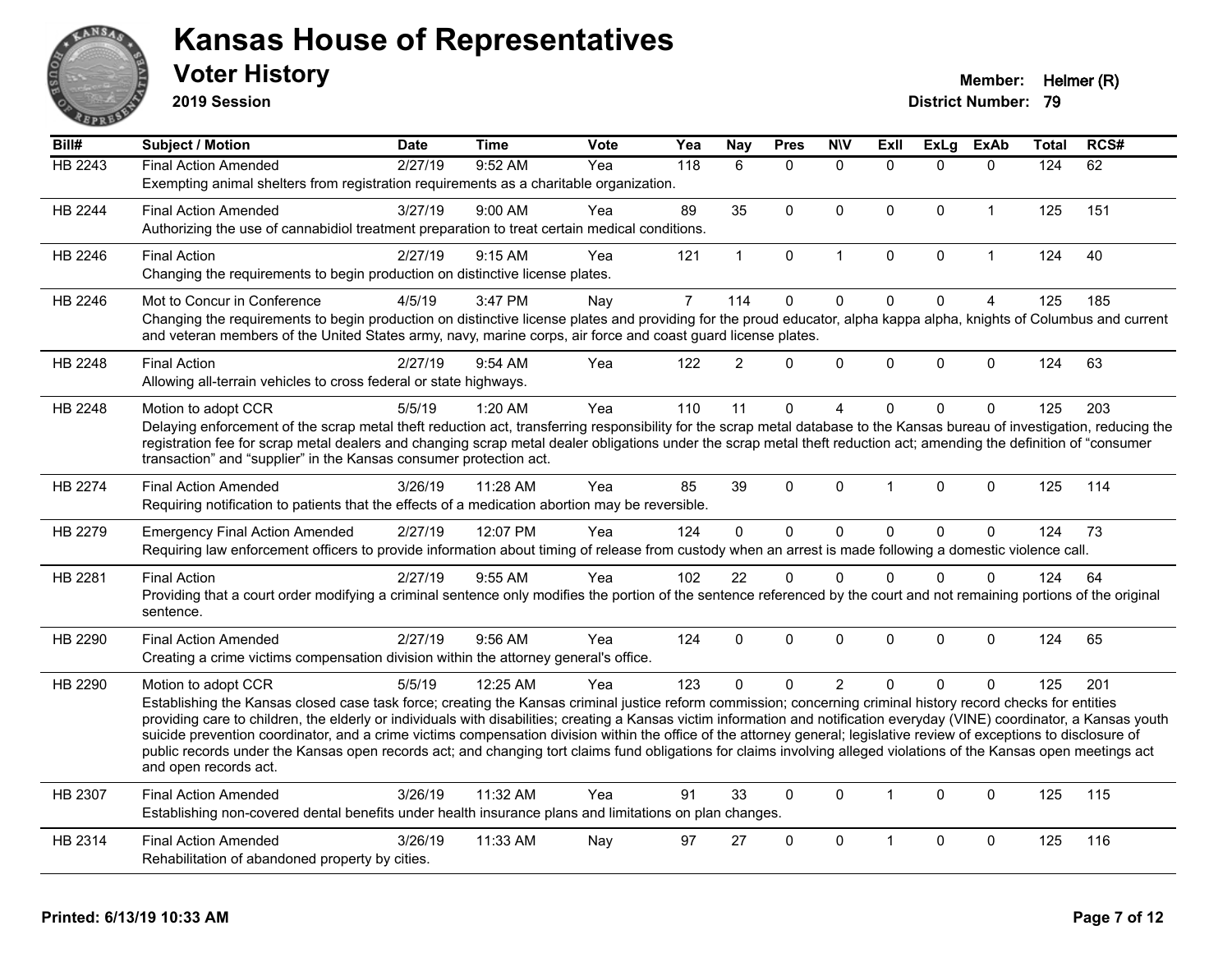

**2019 Session**

| Bill#           | Subject / Motion                                                                                                                                                       | <b>Date</b> | <b>Time</b> | Vote | Yea | <b>Nay</b>      | <b>Pres</b>  | <b>NIV</b>     | <b>Exll</b>    | <b>ExLg</b> | <b>ExAb</b>      | <b>Total</b> | RCS#           |
|-----------------|------------------------------------------------------------------------------------------------------------------------------------------------------------------------|-------------|-------------|------|-----|-----------------|--------------|----------------|----------------|-------------|------------------|--------------|----------------|
| HB 2326         | <b>Final Action Amended</b>                                                                                                                                            | 3/27/19     | 9:02 AM     | Yea  | 83  | $\overline{41}$ | $\mathbf{0}$ | $\mathbf{0}$   | $\Omega$       | $\Omega$    | $\mathbf{1}$     | 125          | 152            |
|                 | Recognizing licenses to carry a concealed firearm issued by other jurisdictions.                                                                                       |             |             |      |     |                 |              |                |                |             |                  |              |                |
| HB 2336         | <b>Emergency Final Action</b>                                                                                                                                          | 2/27/19     | 12:04 PM    | Yea  | 124 | $\Omega$        | $\Omega$     | $\mathbf{0}$   | $\overline{0}$ | $\Omega$    | $\mathbf 0$      | 124          | 70             |
|                 | Clarifying when offenders under supervision of the secretary of corrections are awarded jail credit.                                                                   |             |             |      |     |                 |              |                |                |             |                  |              |                |
| HB 2346         | <b>Emergency Final Action Amended</b>                                                                                                                                  | 2/27/19     | 12:06 PM    | Yea  | 113 | 11              | $\mathsf 0$  | $\pmb{0}$      | 0              | 0           | $\pmb{0}$        | 124          | 72             |
|                 | Relating to standards for school-administered vision screenings.                                                                                                       |             |             |      |     |                 |              |                |                |             |                  |              |                |
| HB 2360         | <b>Emergency Final Action Amended</b>                                                                                                                                  | 2/27/19     | 12:05 PM    | Yea  | 124 | $\mathbf 0$     | 0            | $\mathbf 0$    | $\Omega$       | 0           | $\mathbf 0$      | 124          | 71             |
|                 | Concerning background checks of employees and volunteers that have unsupervised access to children, the elderly or individuals with disabilities.                      |             |             |      |     |                 |              |                |                |             |                  |              |                |
| HB 2365         | <b>Final Action</b>                                                                                                                                                    | 2/26/19     | 9:24 AM     | Yea  | 122 | $\Omega$        | $\Omega$     |                | $\Omega$       | $\Omega$    | $\mathbf{1}$     | 124          | 39             |
|                 | Providing for confidential communications of Kansas national guard members in peer support counseling sessions.                                                        |             |             |      |     |                 |              |                |                |             |                  |              |                |
| HB 2365         | Mot to Concur in Conference                                                                                                                                            | 4/4/19      | 2:42 PM     | Yea  | 121 |                 | $\Omega$     | $\overline{2}$ | 0              | 0           | $\mathbf{1}$     | 125          | 167            |
|                 | Providing for confidential communications of Kansas national guard members in peer support counseling sessions.                                                        |             |             |      |     |                 |              |                |                |             |                  |              |                |
| HB 2369         | <b>Final Action Amended</b>                                                                                                                                            | 3/27/19     | 9:03 AM     | Nay  | 114 | 10              | $\Omega$     | 0              | $\overline{0}$ | 0           | $\mathbf 1$      | 125          | 153            |
|                 | Authorizing the secretary of transportation to designate toll projects on new and existing highways and changing financing requirements for toll or turnpike projects. |             |             |      |     |                 |              |                |                |             |                  |              |                |
| HB 2371         | <b>Final Action Amended</b>                                                                                                                                            | 3/27/19     | 9:04 AM     | Yea  | 102 | 22              | $\Omega$     | $\Omega$       | $\Omega$       | $\Omega$    | $\mathbf{1}$     | 125          | 154            |
|                 | Providing for an increase in permit fees for oversize or overweight vehicles and requiring registration for escort vehicle service operators.                          |             |             |      |     |                 |              |                |                |             |                  |              |                |
| HB 2372         | <b>Final Action Amended</b>                                                                                                                                            | 3/27/19     | 9:06 AM     | Nay  | 73  | 51              | $\mathsf 0$  | $\pmb{0}$      | 0              | 0           | 1                | 125          | 155            |
|                 | Providing for an increase in registration fees for electric and hybrid vehicles.                                                                                       |             |             |      |     |                 |              |                |                |             |                  |              |                |
| HB 2389         | <b>Final Action Amended</b>                                                                                                                                            | 3/26/19     | 11:35 AM    | Yea  | 122 | $\overline{a}$  | $\mathbf 0$  | $\mathbf 0$    | $\mathbf{1}$   | $\mathbf 0$ | $\pmb{0}$        | 125          | 117            |
|                 | Requiring electronic prescriptions for certain controlled substances.                                                                                                  |             |             |      |     |                 |              |                |                |             |                  |              |                |
| HB 2396         | <b>Final Action Amended</b>                                                                                                                                            | 3/26/19     | 11:36 AM    | Nay  | 97  | 27              | $\mathbf 0$  | $\mathbf 0$    | $\mathbf{1}$   | $\Omega$    | $\mathbf 0$      | 125          | 118            |
|                 | Allowing use of certified drug abuse treatment programs for certain offenders convicted of unlawful cultivation or distribution of controlled substances.              |             |             |      |     |                 |              |                |                |             |                  |              |                |
| HB 2402         | <b>Final Action Amended</b>                                                                                                                                            | 3/27/19     | 9:08 AM     | Yea  | 106 | 18              | 0            | $\mathbf 0$    | 0              | 0           |                  | 125          | 156            |
|                 | Authorizing certain business entities to hire physicians and chiropractors.                                                                                            |             |             |      |     |                 |              |                |                |             |                  |              |                |
| <b>HCR 5015</b> | <b>EFA Amend and Debate</b>                                                                                                                                            | 5/29/19     | 11:33 AM    | Yea  | 116 | $\Omega$        | $\mathbf 0$  | $\mathbf 0$    | 0              | 0           | $\boldsymbol{9}$ | 125          | 204            |
|                 | Ratifying and providing for continuation of the May 9, 2019, state of disaster emergency declaration for certain Kansas counties.                                      |             |             |      |     |                 |              |                |                |             |                  |              |                |
| HR 6004         | <b>Final Action Amended</b>                                                                                                                                            | 1/23/19     | 11:14 AM    | Yea  | 104 | 15              | $\Omega$     | $\mathbf 0$    | $\overline{2}$ | $\Omega$    | $\overline{4}$   | 125          | $\overline{7}$ |
|                 | Permanent rules of the House of Representatives for the 2019-2020 biennium.                                                                                            |             |             |      |     |                 |              |                |                |             |                  |              |                |
| HR 6018         | <b>Final Action</b>                                                                                                                                                    | 3/26/19     | 11:37 AM    | Yea  | 124 | $\mathbf 0$     | 0            | $\mathbf 0$    | $\mathbf{1}$   | 0           | $\mathbf 0$      | 125          | 119            |
|                 | Requesting the federal government address water issues in the Arkansas River basis.                                                                                    |             |             |      |     |                 |              |                |                |             |                  |              |                |
| SB <sub>9</sub> | <b>Final Action</b>                                                                                                                                                    | 2/22/19     | 11:13 AM    | Yea  | 117 | $\Omega$        | $\Omega$     | $\mathbf{0}$   | 3              | $\Omega$    | 5                | 125          | 36             |
|                 | Authorizing the transfer of \$115,000,000 from the state general fund to the Kansas public employees retirement fund during fiscal year 2019.                          |             |             |      |     |                 |              |                |                |             |                  |              |                |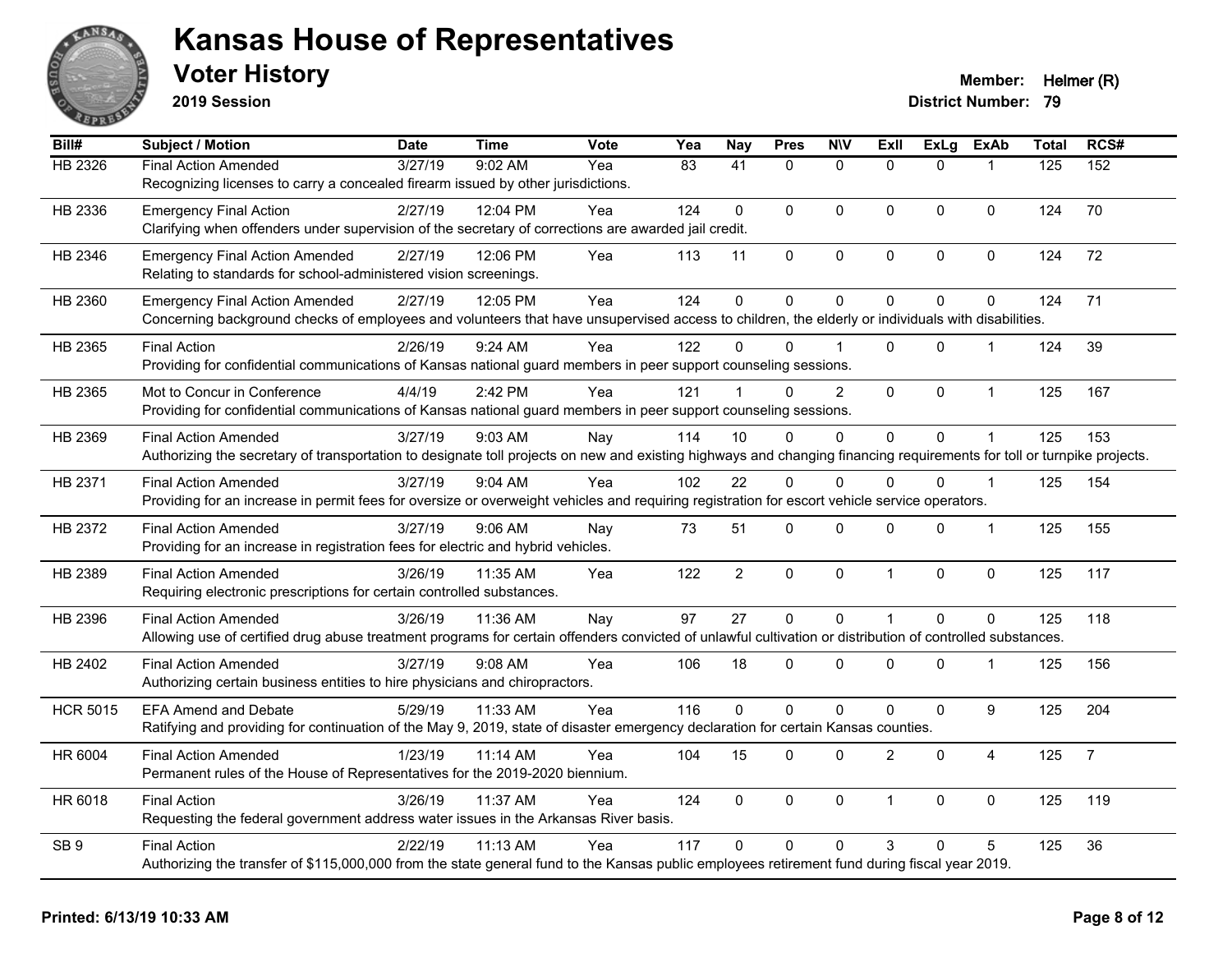

**2019 Session**

| Bill#        | <b>Subject / Motion</b>                                                                                                                                                                                                                                                                                                                                                                                                                                                                                                                                                                                                                                                                                                                                                                                                                                                                                                                                                                                                                                                                                                                                                                                                     | <b>Date</b> | <b>Time</b> | Vote | Yea              | <b>Nay</b>     | <b>Pres</b>  | <b>N\V</b>   | ExII           | <b>ExLg</b>  | <b>ExAb</b>    | <b>Total</b> | RCS# |
|--------------|-----------------------------------------------------------------------------------------------------------------------------------------------------------------------------------------------------------------------------------------------------------------------------------------------------------------------------------------------------------------------------------------------------------------------------------------------------------------------------------------------------------------------------------------------------------------------------------------------------------------------------------------------------------------------------------------------------------------------------------------------------------------------------------------------------------------------------------------------------------------------------------------------------------------------------------------------------------------------------------------------------------------------------------------------------------------------------------------------------------------------------------------------------------------------------------------------------------------------------|-------------|-------------|------|------------------|----------------|--------------|--------------|----------------|--------------|----------------|--------------|------|
| <b>SB 15</b> | <b>Final Action Amended</b>                                                                                                                                                                                                                                                                                                                                                                                                                                                                                                                                                                                                                                                                                                                                                                                                                                                                                                                                                                                                                                                                                                                                                                                                 | 3/26/19     | 11:39 AM    | Yea  | $\overline{124}$ | $\Omega$       | $\Omega$     | $\Omega$     | $\overline{1}$ | $\Omega$     | $\Omega$       | 125          | 120  |
|              | Amending the definition of "service-connected" in the Kansas police and firemen's retirement system.                                                                                                                                                                                                                                                                                                                                                                                                                                                                                                                                                                                                                                                                                                                                                                                                                                                                                                                                                                                                                                                                                                                        |             |             |      |                  |                |              |              |                |              |                |              |      |
| <b>SB 15</b> | Motion to adopt CCR                                                                                                                                                                                                                                                                                                                                                                                                                                                                                                                                                                                                                                                                                                                                                                                                                                                                                                                                                                                                                                                                                                                                                                                                         | 4/4/19      | 2:45 PM     | Yea  | 122              |                | $\mathbf{0}$ | 1            | $\mathbf{0}$   | $\mathbf{0}$ |                | 125          | 168  |
|              | Amending public health provisions relating to behavioral sciences regulatory board professional licensure, naturopathic doctor scope of practice and adult care home<br>licensure and receivership.                                                                                                                                                                                                                                                                                                                                                                                                                                                                                                                                                                                                                                                                                                                                                                                                                                                                                                                                                                                                                         |             |             |      |                  |                |              |              |                |              |                |              |      |
| <b>SB 16</b> | <b>Final Action Sub Bill</b>                                                                                                                                                                                                                                                                                                                                                                                                                                                                                                                                                                                                                                                                                                                                                                                                                                                                                                                                                                                                                                                                                                                                                                                                | 3/26/19     | 11:57 AM    | Yea  | 63               | 61             | 0            | $\Omega$     |                | 0            | 0              | 125          | 121  |
|              | House Substitute for SB 16 by Committee on K-12 Education Budget - Making appropriations for the department of education for FY 2020 and FY 2021 in response to<br>litigation; increasing BASE aid for certain school years; and other amendments related to education.                                                                                                                                                                                                                                                                                                                                                                                                                                                                                                                                                                                                                                                                                                                                                                                                                                                                                                                                                     |             |             |      |                  |                |              |              |                |              |                |              |      |
| <b>SB 16</b> | Motion to adopt CCR                                                                                                                                                                                                                                                                                                                                                                                                                                                                                                                                                                                                                                                                                                                                                                                                                                                                                                                                                                                                                                                                                                                                                                                                         | 4/4/19      | 3:43 PM     | Nay  | 76               | 47             | $\Omega$     | $\mathbf{1}$ | $\Omega$       | $\Omega$     | $\mathbf{1}$   | 125          | 170  |
|              | House Substitute for SB 16 by Committee on K-12 Education Budget - Making appropriations for the department of education for FY 2020 and FY 2021 in response to<br>litigation; increasing BASE aid for certain school years; and other amendments related to education.                                                                                                                                                                                                                                                                                                                                                                                                                                                                                                                                                                                                                                                                                                                                                                                                                                                                                                                                                     |             |             |      |                  |                |              |              |                |              |                |              |      |
| <b>SB 17</b> | <b>Final Action</b>                                                                                                                                                                                                                                                                                                                                                                                                                                                                                                                                                                                                                                                                                                                                                                                                                                                                                                                                                                                                                                                                                                                                                                                                         | 3/13/19     | 11:23 AM    | Nay  | 101              | 22             | 0            | 0            | $\Omega$       | 0            | $\mathbf{1}$   | 124          | 85   |
|              | Requiring class M driver's licenses when operating a motorcycle registered under a temporary permit.                                                                                                                                                                                                                                                                                                                                                                                                                                                                                                                                                                                                                                                                                                                                                                                                                                                                                                                                                                                                                                                                                                                        |             |             |      |                  |                |              |              |                |              |                |              |      |
| <b>SB 18</b> | <b>Final Action Amended</b>                                                                                                                                                                                                                                                                                                                                                                                                                                                                                                                                                                                                                                                                                                                                                                                                                                                                                                                                                                                                                                                                                                                                                                                                 | 3/26/19     | 11:59 AM    | Yea  | 124              | $\Omega$       | $\mathbf{0}$ | $\mathbf 0$  | $\overline{1}$ | $\mathbf{0}$ | $\mathbf 0$    | 125          | 122  |
|              | Providing a process for the attorney general to enter into diversion agreements.                                                                                                                                                                                                                                                                                                                                                                                                                                                                                                                                                                                                                                                                                                                                                                                                                                                                                                                                                                                                                                                                                                                                            |             |             |      |                  |                |              |              |                |              |                |              |      |
| <b>SB 18</b> | Motion to adopt CCR<br>Providing a process for the attorney general to enter into diversion agreements; authorizing certain entities to access a criminal defendant's presentence investigation<br>report; amending the crime of counterfeiting currency; clarifying the definition of comparable offense under the Kansas criminal code, the timing of claiming error on<br>appeal, and the grounds for a motion to correct an illegal sentence; allowing use of certified drug abuse treatment programs for certain offenders convicted of unlawful<br>cultivation or distribution of controlled substances; amending available sanctions for violation of condition of postrelease supervision; increasing criminal penalties for<br>abuse of a child and involuntary manslaughter when the victim is under 6 years of age and making a presumption of unfitness against any parent convicted of either<br>crime; exempting certain victims from being considered an aggressor or participant as a mitigating factor when considering a departure sentence; requiring law<br>enforcement officers to provide information about timing of release from custody when an arrest is made following a domestic violence call. | 4/5/19      | 10:33 AM    | Yea  | 123              | $\Omega$       | $\Omega$     | 0            | $\Omega$       | 0            | $\overline{2}$ | 125          | 171  |
| <b>SB 20</b> | <b>Final Action Amended</b><br>Extending the judicial branch surcharge to fund the costs of non-judicial personnel.                                                                                                                                                                                                                                                                                                                                                                                                                                                                                                                                                                                                                                                                                                                                                                                                                                                                                                                                                                                                                                                                                                         | 3/26/19     | 12:00 PM    | Nay  | 118              | 6              | 0            | $\Omega$     |                | $\Omega$     | 0              | 125          | 123  |
| <b>SB 20</b> | Motion to adopt CCR                                                                                                                                                                                                                                                                                                                                                                                                                                                                                                                                                                                                                                                                                                                                                                                                                                                                                                                                                                                                                                                                                                                                                                                                         | 4/4/19      | 2:49 PM     | Yea  | 120              | $\overline{3}$ | $\mathbf 0$  | $\mathbf{1}$ | $\mathbf 0$    | 0            | $\mathbf{1}$   | 125          | 169  |
|              | Extending the judicial branch surcharge to fund the costs of non-judicial personnel; extending recognition of tribal court judgments pursuant to supreme court rules.                                                                                                                                                                                                                                                                                                                                                                                                                                                                                                                                                                                                                                                                                                                                                                                                                                                                                                                                                                                                                                                       |             |             |      |                  |                |              |              |                |              |                |              |      |
| <b>SB 22</b> | <b>Final Action Amended</b>                                                                                                                                                                                                                                                                                                                                                                                                                                                                                                                                                                                                                                                                                                                                                                                                                                                                                                                                                                                                                                                                                                                                                                                                 | 3/8/19      | 8:46 AM     | Yea  | 76               | 43             | 0            | $\Omega$     |                |              |                | 124          | 79   |
|              | Kansas itemized deductions, election, providing for deferred foreign income, global intangible low-taxed income, business interest, capital contributions and FDIC<br>premiums income tax modifications; sales and compensating use tax, imposition of tax, nexus, remote sellers, marketplace facilitators, rate of tax on food and food<br>ingredients.                                                                                                                                                                                                                                                                                                                                                                                                                                                                                                                                                                                                                                                                                                                                                                                                                                                                   |             |             |      |                  |                |              |              |                |              |                |              |      |
| <b>SB 25</b> | Final Action Sub Bill                                                                                                                                                                                                                                                                                                                                                                                                                                                                                                                                                                                                                                                                                                                                                                                                                                                                                                                                                                                                                                                                                                                                                                                                       | 3/26/19     | 12:04 PM    | Yea  | 99               | 25             | 0            | 0            |                | $\Omega$     | 0              | 125          | 124  |
|              | House Substitute for SB 25 by Committee on Appropriations - Appropriations for FY 2019, FY 2020, FY 2021 and FY 2022 for various sate agencies.                                                                                                                                                                                                                                                                                                                                                                                                                                                                                                                                                                                                                                                                                                                                                                                                                                                                                                                                                                                                                                                                             |             |             |      |                  |                |              |              |                |              |                |              |      |
| <b>SB 25</b> | Motion to Adopt CCR                                                                                                                                                                                                                                                                                                                                                                                                                                                                                                                                                                                                                                                                                                                                                                                                                                                                                                                                                                                                                                                                                                                                                                                                         | 5/3/19      | 10:30 PM    | Yea  | 42               | 81             | $\mathbf{0}$ |              | $\Omega$       | 0            |                | 125          | 194  |
|              | House Substitute for SB 25 by Committee on Appropriations - Appropriations for FY 2019, FY 2020, FY 2021 and FY 2022 for various sate agencies.                                                                                                                                                                                                                                                                                                                                                                                                                                                                                                                                                                                                                                                                                                                                                                                                                                                                                                                                                                                                                                                                             |             |             |      |                  |                |              |              |                |              |                |              |      |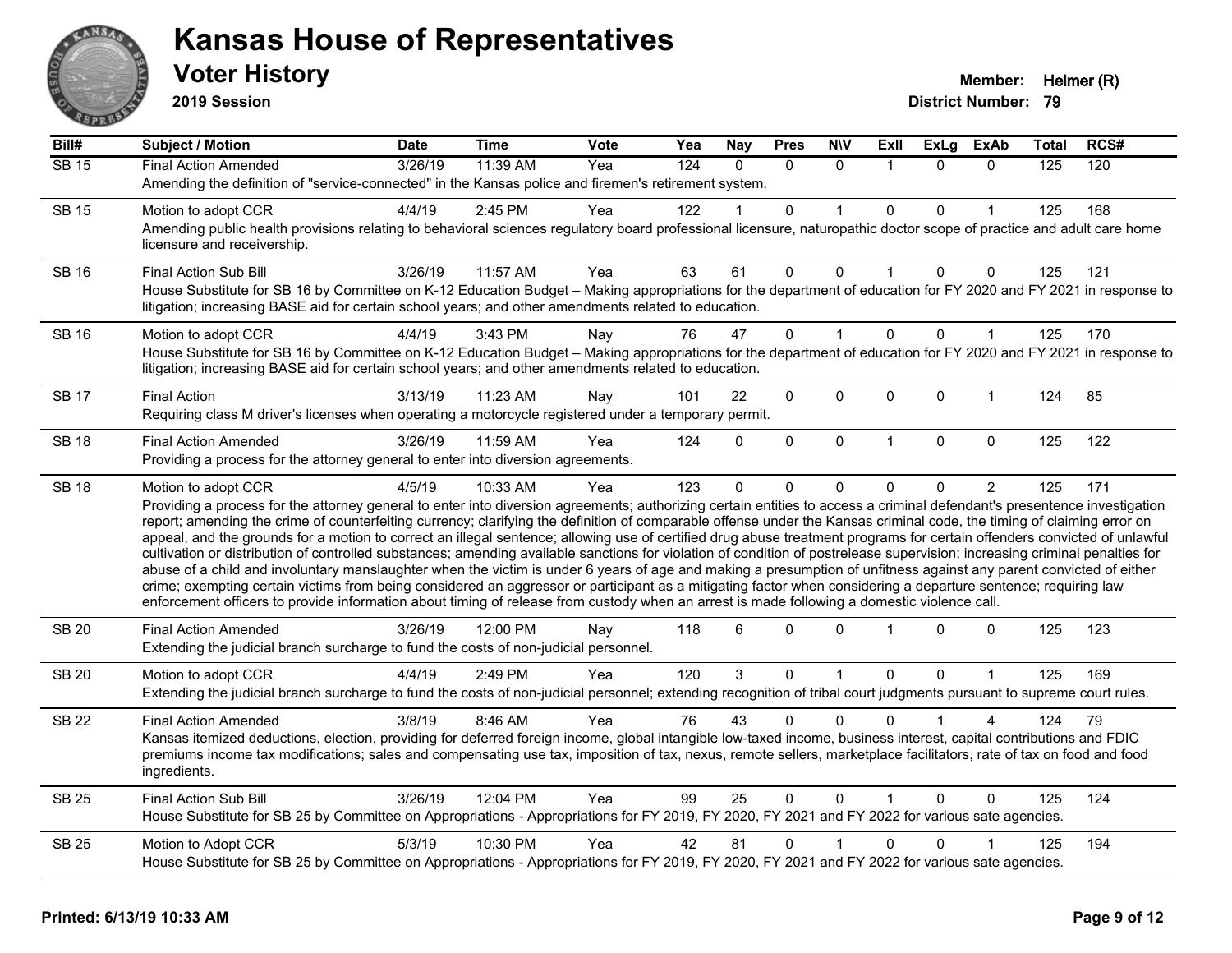

**2019 Session**

**Voter History Member:** Helmer (R)

| Bill#             | <b>Subject / Motion</b>                                                                                                                                                        | <b>Date</b> | <b>Time</b> | <b>Vote</b> | Yea | <b>Nay</b>              | <b>Pres</b> | <b>NIV</b>     | <b>ExII</b>    | <b>ExLg</b>  | <b>ExAb</b>    | <b>Total</b>     | RCS# |
|-------------------|--------------------------------------------------------------------------------------------------------------------------------------------------------------------------------|-------------|-------------|-------------|-----|-------------------------|-------------|----------------|----------------|--------------|----------------|------------------|------|
| $\overline{SB25}$ | Motion to adopt CCR                                                                                                                                                            | 5/4/19      | 8:50 PM     | Yea         | 79  | 45                      | $\Omega$    | $\Omega$       | $\Omega$       | $\Omega$     |                | $\overline{125}$ | 195  |
|                   | House Substitute for SB 25 by Committee on Appropriations - Appropriations for FY 2019, FY 2020, FY 2021 and FY 2022 for various sate agencies.                                |             |             |             |     |                         |             |                |                |              |                |                  |      |
| <b>SB 25</b>      | Consideration of Veto                                                                                                                                                          | 5/29/19     | 1:35 PM     | Yea         | 86  | 30                      | 0           | $\Omega$       | $\Omega$       | $\mathbf{0}$ | 9              | 125              | 206  |
|                   | House Substitute for SB 25 by Committee on Appropriations - Appropriations for FY 2019, FY 2020, FY 2021 and FY 2022 for various sate agencies.                                |             |             |             |     |                         |             |                |                |              |                |                  |      |
| <b>SB 28</b>      | <b>Final Action Amended</b>                                                                                                                                                    | 3/26/19     | 12:05 PM    | Yea         | 123 | $\overline{\mathbf{1}}$ | $\Omega$    | $\Omega$       | $\overline{1}$ | $\Omega$     | 0              | 125              | 125  |
|                   | Updating the expiration date of risk-based capital instructions.                                                                                                               |             |             |             |     |                         |             |                |                |              |                |                  |      |
| <b>SB 28</b>      | Motion to adopt CCR                                                                                                                                                            | 5/5/19      | 12:16 AM    | Yea         | 87  | 36                      | 0           | $\overline{2}$ | $\mathbf{0}$   | $\mathbf{0}$ | $\Omega$       | 125              | 199  |
|                   | Creating an affirmative defense to the crime of possession of a controlled substance for possession of certain medical treatments; amending podiatrist qualifications.         |             |             |             |     |                         |             |                |                |              |                |                  |      |
| SB 39             | <b>Final Action</b>                                                                                                                                                            | 3/13/19     | 11:24 AM    | Yea         | 122 | $\overline{1}$          | 0           | $\mathbf 0$    | $\mathbf 0$    | 0            | $\mathbf 1$    | 124              | 86   |
|                   | Compensation for warranty services under the vehicle dealers and manufacturers licensing act.                                                                                  |             |             |             |     |                         |             |                |                |              |                |                  |      |
| <b>SB 40</b>      | <b>Final Action</b>                                                                                                                                                            | 3/20/19     | 11:28 AM    | Yea         | 123 | $\mathbf 0$             | 0           | $\mathbf 0$    | $\mathbf 0$    | $\mathbf{0}$ | $\overline{2}$ | 125              | 89   |
|                   | Removing expired warning provision for approach of an emergency vehicle traffic violation.                                                                                     |             |             |             |     |                         |             |                |                |              |                |                  |      |
| <b>SB41</b>       | <b>Final Action</b>                                                                                                                                                            | 3/20/19     | 11:36 AM    | Nay         | 109 | 14                      | $\Omega$    | $\mathbf{0}$   | $\mathbf{0}$   | $\Omega$     | $\overline{2}$ | 125              | 90   |
|                   | Clarifying that a violation of the statute requiring seat belt use is a traffic infraction.                                                                                    |             |             |             |     |                         |             |                |                |              |                |                  |      |
| SB 53             | <b>Final Action Amended</b>                                                                                                                                                    | 3/26/19     | 12:07 PM    | Yea         | 88  | 36                      | 0           | $\mathbf 0$    | $\mathbf{1}$   | 0            | $\mathbf 0$    | 125              | 126  |
|                   | Designating the official red and white wine grapes of Kansas.                                                                                                                  |             |             |             |     |                         |             |                |                |              |                |                  |      |
| <b>SB 53</b>      | Motion to adopt CCR                                                                                                                                                            | 5/5/19      | 12:20 AM    | Yea         | 123 | $\mathbf 0$             | 0           | $\overline{c}$ | $\pmb{0}$      | 0            | $\mathbf 0$    | 125              | 200  |
|                   | Updating certain emergency medical services-related statutes.                                                                                                                  |             |             |             |     |                         |             |                |                |              |                |                  |      |
| <b>SB 59</b>      | <b>Final Action</b>                                                                                                                                                            | 3/20/19     | 11:38 AM    | Yea         | 115 | 8                       | 0           | $\mathbf{0}$   | $\mathbf{0}$   | $\mathbf{0}$ | $\overline{2}$ | 125              | 91   |
|                   | Eudora community library district act.                                                                                                                                         |             |             |             |     |                         |             |                |                |              |                |                  |      |
| SB 60             | <b>Final Action</b>                                                                                                                                                            | 3/26/19     | 12:08 PM    | Yea         | 107 | 17                      | 0           | $\mathbf 0$    | $\mathbf{1}$   | $\Omega$     | $\mathbf 0$    | 125              | 127  |
|                   | Amending Kansas real estate commission licensing provisions for brokers and sales persons.                                                                                     |             |             |             |     |                         |             |                |                |              |                |                  |      |
| SB 63             | <b>Final Action Amended</b>                                                                                                                                                    | 3/26/19     | 12:09 PM    | Yea         | 124 | $\mathbf 0$             | 0           | $\mathbf 0$    | $\mathbf{1}$   | 0            | 0              | 125              | 128  |
|                   | Allowing cities to authorize the use of transportation network company signs in vehicles.                                                                                      |             |             |             |     |                         |             |                |                |              |                |                  |      |
| SB 63             | Motion to adopt CCR                                                                                                                                                            | 4/5/19      | 3:31 PM     | Yea         | 101 | 20                      | $\Omega$    | $\Omega$       | $\Omega$       | $\Omega$     | $\overline{A}$ | 125              | 184  |
|                   | Allowing lighting devices in transportation network company vehicles; regulating the operation of electric-assisted scooters; allowing for the installation of certain light   |             |             |             |     |                         |             |                |                |              |                |                  |      |
|                   | screening material on windshields; allowing all-terrain and work-site utility vehicles to operate on a federal or state highway; requiring vehicles to stop for on-track train |             |             |             |     |                         |             |                |                |              |                |                  |      |
|                   | equipment                                                                                                                                                                      |             |             |             |     |                         |             |                |                |              |                |                  |      |
| SB 66             | <b>Final Action Amended</b>                                                                                                                                                    | 3/26/19     | 12:10 PM    | Yea         | 123 | $\overline{1}$          | 0           | $\Omega$       | $\mathbf{1}$   | $\Omega$     | $\mathbf{0}$   | 125              | 129  |
|                   | Exempting certain domestic insurers from filing enterprise risk reports.                                                                                                       |             |             |             |     |                         |             |                |                |              |                |                  |      |
| SB 67             | <b>Final Action Amended</b>                                                                                                                                                    | 3/26/19     | 12:11 PM    | Yea         | 124 | $\mathbf 0$             | 0           | $\mathbf 0$    | $\mathbf{1}$   | 0            | 0              | 125              | 130  |
|                   | Requiring notification to patients that the effects of a medication abortion may be reversible.                                                                                |             |             |             |     |                         |             |                |                |              |                |                  |      |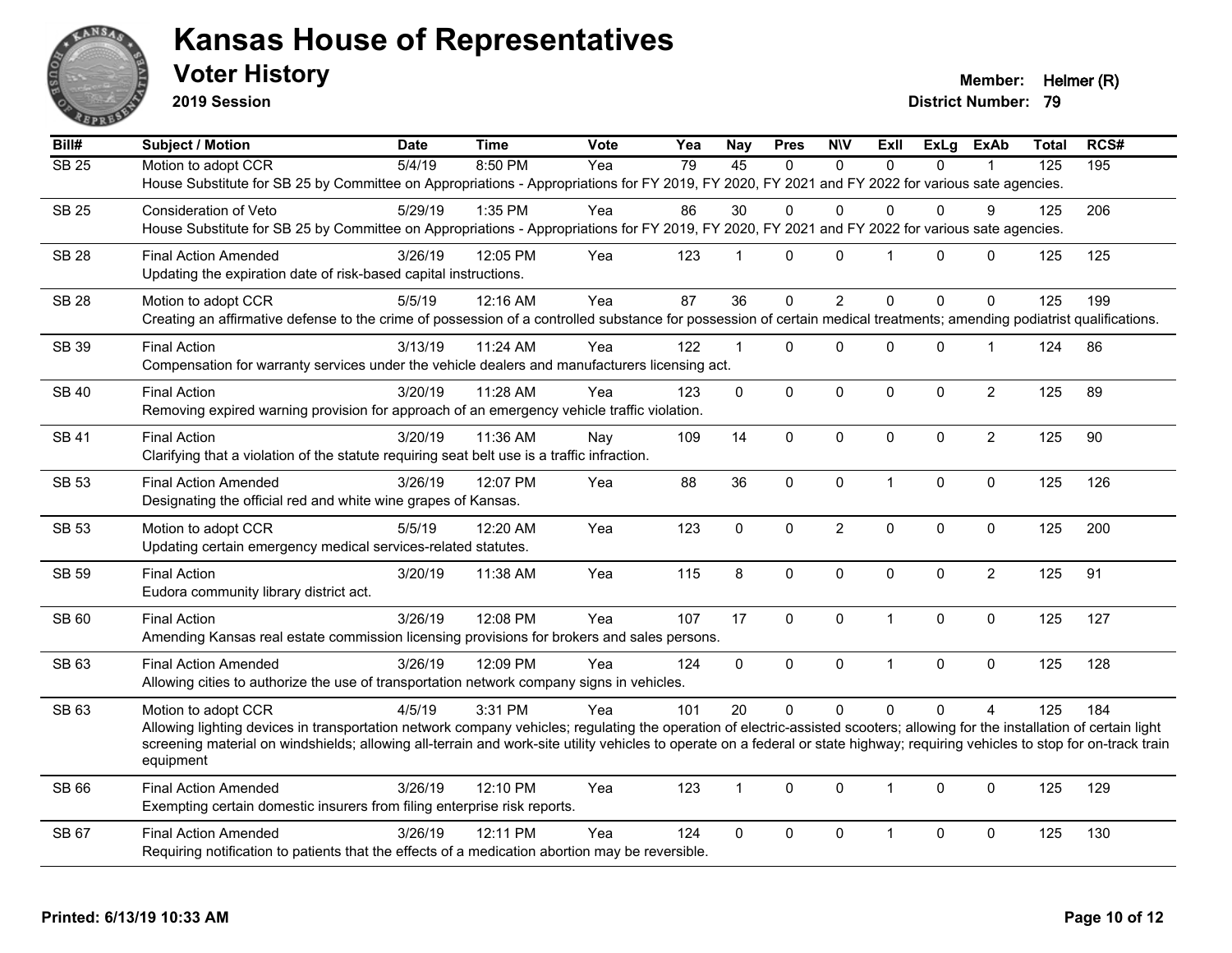

**2019 Session**

| Bill#        | <b>Subject / Motion</b>                                                                                                                                                      | <b>Date</b> | <b>Time</b> | Vote | Yea | <b>Nay</b>     | <b>Pres</b> | <b>NIV</b>   | <b>Exll</b>    | ExLg         | <b>ExAb</b>    | <b>Total</b> | RCS# |
|--------------|------------------------------------------------------------------------------------------------------------------------------------------------------------------------------|-------------|-------------|------|-----|----------------|-------------|--------------|----------------|--------------|----------------|--------------|------|
| <b>SB 67</b> | Motion to adopt CCR                                                                                                                                                          | 4/5/19      | 5:24 PM     | Yea  | 85  | 35             | $\Omega$    | $\mathbf{0}$ | $\Omega$       | $\Omega$     | 5              | 125          | 188  |
|              | Requiring notification to patients that the effects of a medication abortion may be reversible.                                                                              |             |             |      |     |                |             |              |                |              |                |              |      |
| SB 67        | Consideration of Veto                                                                                                                                                        | 5/1/19      | 1:02 PM     | Yea  | 82  | 43             | $\Omega$    | $\mathbf{0}$ | $\Omega$       | $\Omega$     | $\mathbf{0}$   | 125          | 190  |
|              | Requiring notification to patients that the effects of a medication abortion may be reversible.                                                                              |             |             |      |     |                |             |              |                |              |                |              |      |
| SB 68        | <b>Final Action</b>                                                                                                                                                          | 3/26/19     | 12:13 PM    | Nay  | 112 | 12             | 0           | $\pmb{0}$    |                | 0            | $\mathbf 0$    | 125          | 131  |
|              | Prohibiting cities from requiring a valid contract franchise ordinance for the provision of wireless telecommunications services.                                            |             |             |      |     |                |             |              |                |              |                |              |      |
| SB 69        | <b>Final Action Amended</b>                                                                                                                                                  | 3/26/19     | 12:15 PM    | Yea  | 117 |                | $\Omega$    | $\mathbf{0}$ |                | $\Omega$     | $\mathbf 0$    | 125          | 132  |
|              | Substitute for SB 69 by Committee on Utilities - Requiring an electric rate study of certain electric utilities.                                                             |             |             |      |     |                |             |              |                |              |                |              |      |
| <b>SB70</b>  | <b>Final Action Amended</b>                                                                                                                                                  | 3/27/19     | 9:09 AM     | Yea  | 119 | 5              | 0           | $\pmb{0}$    | 0              | 0            | $\mathbf{1}$   | 125          | 157  |
|              | Allowing for temporary permits for the selling and serving of alcoholic liquor.                                                                                              |             |             |      |     |                |             |              |                |              |                |              |      |
|              |                                                                                                                                                                              |             |             |      |     |                |             |              |                |              |                |              |      |
| <b>SB 70</b> | Motion to adopt CCR<br>Alcoholic liquor amendments relating to temporary permits, delivery of alcoholic liquors to consumers, common consumption areas and producer permits. | 4/5/19      | 11:02 AM    | Yea  | 119 | $\overline{4}$ | 0           | $\mathbf 0$  | $\Omega$       | $\Omega$     | 2              | 125          | 173  |
|              |                                                                                                                                                                              |             |             |      |     |                |             |              |                |              |                |              |      |
| <b>SB71</b>  | <b>Final Action</b>                                                                                                                                                          | 3/26/19     | 12:16 PM    | Yea  | 123 |                | $\Omega$    | $\Omega$     |                | $\Omega$     | $\mathbf{0}$   | 125          | 133  |
|              | Eliminating the expiration of the postsecondary technical education authority and requiring a report to the legislature.                                                     |             |             |      |     |                |             |              |                |              |                |              |      |
| <b>SB77</b>  | <b>Final Action Amended</b>                                                                                                                                                  | 3/26/19     | 12:17 PM    | Yea  | 124 | $\Omega$       | $\Omega$    | $\Omega$     |                | $\Omega$     | $\mathbf{0}$   | 125          | 134  |
|              | Requiring the department for children and families to offer services to children with problem sexual behavior and to such child's family.                                    |             |             |      |     |                |             |              |                |              |                |              |      |
| <b>SB78</b>  | <b>Final Action Amended</b>                                                                                                                                                  | 3/26/19     | 12:18 PM    | Yea  | 123 |                | $\Omega$    | $\Omega$     |                | $\Omega$     | $\mathbf{0}$   | 125          | 135  |
|              | Regulating assignment of rights or benefits to a residential contractor under a property and casualty insurance policy insuring residential real estate.                     |             |             |      |     |                |             |              |                |              |                |              |      |
| <b>SB78</b>  | Motion to Adopt CCR                                                                                                                                                          | 4/5/19      | 10:50 AM    | Nay  | 100 | 23             | $\Omega$    | $\Omega$     | $\Omega$       | $\Omega$     | $\overline{2}$ | 125          | 172  |
|              | Regulating assignment of rights or benefits to a residential contractor under a property and casualty insurance policy insuring residential real estate; enacting housing    |             |             |      |     |                |             |              |                |              |                |              |      |
|              | protections for victims of domestic violence, sexual assault, human trafficking or stalking.                                                                                 |             |             |      |     |                |             |              |                |              |                |              |      |
| SB 82        | <b>Final Action</b>                                                                                                                                                          | 3/26/19     | 12:19 PM    | Yea  | 124 | $\mathbf 0$    | 0           | $\mathbf 0$  | $\overline{1}$ | $\Omega$     | $\mathbf 0$    | 125          | 136  |
|              | Updating the state banking code.                                                                                                                                             |             |             |      |     |                |             |              |                |              |                |              |      |
| SB 90        | <b>Final Action</b>                                                                                                                                                          | 3/26/19     | 12:20 PM    | Yea  | 122 | $\overline{2}$ | $\Omega$    | $\Omega$     |                | $\Omega$     | $\Omega$       | 125          | 137  |
|              | Extending the tax credit under the center for entrepreneurship act to financial institutions and increasing the annual tax credit limit for all contributors.                |             |             |      |     |                |             |              |                |              |                |              |      |
| SB 94        | <b>Final Action</b>                                                                                                                                                          | 3/26/19     | 12:22 PM    | Yea  | 120 | 4              | $\Omega$    | 0            |                | $\Omega$     | $\mathbf 0$    | 125          | 138  |
|              | Establishing a minimum course duration for motor vehicle accident prevention courses.                                                                                        |             |             |      |     |                |             |              |                |              |                |              |      |
| <b>SB 97</b> | <b>Final Action</b>                                                                                                                                                          | 3/26/19     | 12:23 PM    | Yea  | 124 | $\Omega$       | $\Omega$    | $\mathbf{0}$ | 1              | $\mathbf{0}$ | $\mathbf{0}$   | 125          | 139  |
|              | Division of vehicles registering fleet vehicles.                                                                                                                             |             |             |      |     |                |             |              |                |              |                |              |      |
|              |                                                                                                                                                                              |             |             |      |     |                |             |              |                |              |                |              |      |
| SB 105       | <b>Final Action</b>                                                                                                                                                          | 3/25/19     | 10:33 AM    | Yea  | 124 | $\Omega$       | $\Omega$    | $\mathbf 0$  | 1              | $\Omega$     | $\mathbf{0}$   | 125          | 103  |
|              | Elections; cities; date for taking office.                                                                                                                                   |             |             |      |     |                |             |              |                |              |                |              |      |